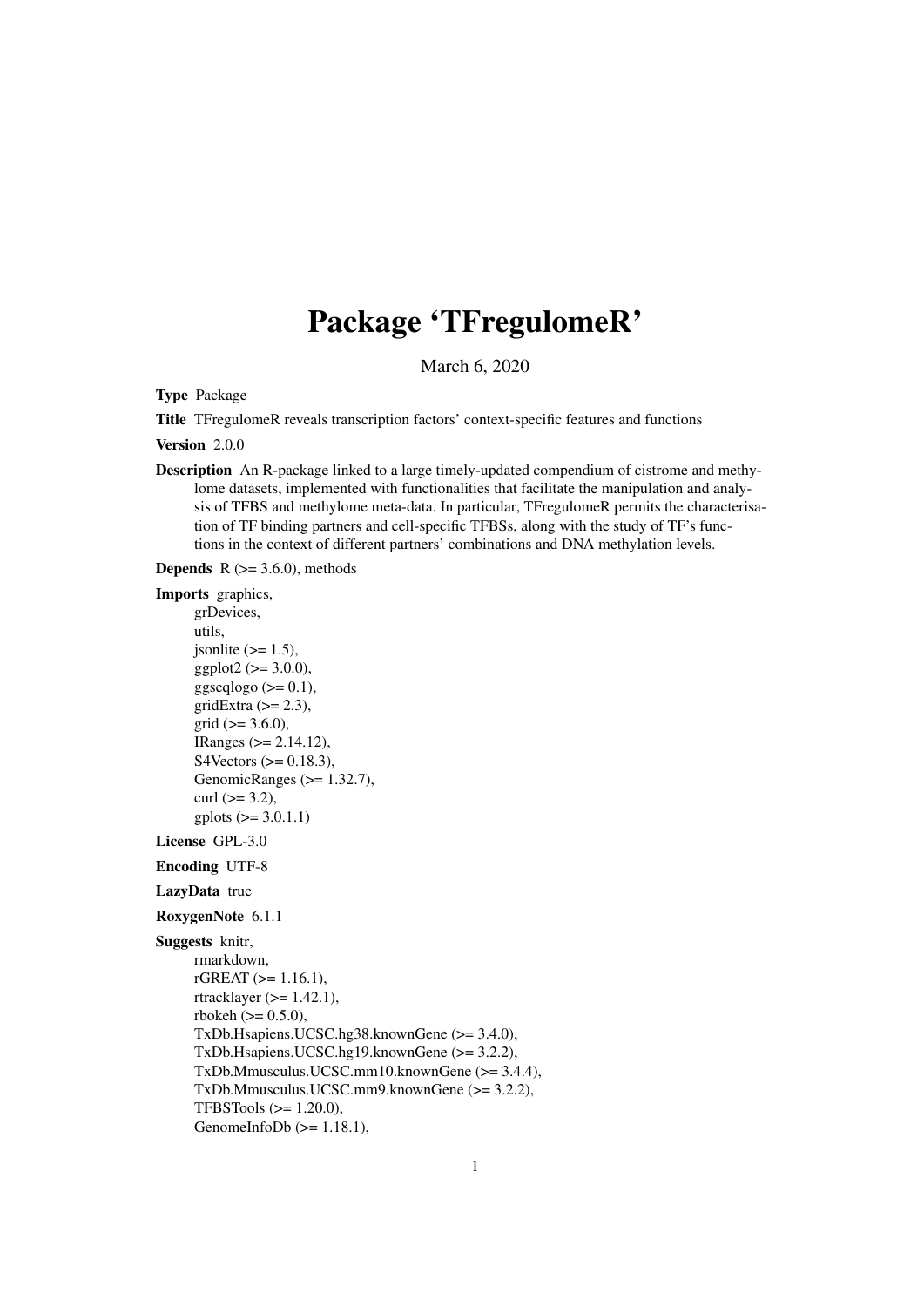```
BiocGenerics (>= 0.28.0),
RUnit,
GenomicFeatures (>= 1.34.2)
```
biocViews MotifAnnotation, Epigenetics, ChIPSeq, MethylSeq, Transcription, DNAMethylation

# VignetteBuilder knitr

BugReports <https://github.com/benoukraflab/TFregulomeR/issues>

# R topics documented:

|       | $\overline{2}$<br>cofactorReport<br>. The contract of the contract of the contract of the contract of the contract of the contract of $\mathcal{A}$ |                |
|-------|-----------------------------------------------------------------------------------------------------------------------------------------------------|----------------|
|       |                                                                                                                                                     | -3             |
|       |                                                                                                                                                     | $\overline{4}$ |
|       |                                                                                                                                                     | -5             |
|       |                                                                                                                                                     | -6             |
|       |                                                                                                                                                     | $\tau$         |
|       |                                                                                                                                                     | - 8            |
|       |                                                                                                                                                     | - 9            |
|       |                                                                                                                                                     |                |
|       |                                                                                                                                                     |                |
|       |                                                                                                                                                     |                |
|       |                                                                                                                                                     |                |
|       |                                                                                                                                                     |                |
|       |                                                                                                                                                     |                |
|       |                                                                                                                                                     |                |
|       |                                                                                                                                                     |                |
|       |                                                                                                                                                     |                |
|       |                                                                                                                                                     |                |
| Index | 21                                                                                                                                                  |                |

cofactorReport *cofactorReport*

#### Description

This function allows you to get a PDF report of top cofactors along with DNA methylation for a TF.

# Usage

```
cofactorReport(intersectPeakMatrix, top_num = 10,
  \text{cobinding_threshold} = 0.05
```
# Arguments

| intersectPeakMatrix |                                                                                   |  |
|---------------------|-----------------------------------------------------------------------------------|--|
|                     | Output of function 'intersectPeakMatrix()'.                                       |  |
| top_num             | Number of highest co-binding factors to report for each TF (up to 10). By default |  |
|                     | the number is 10.                                                                 |  |
| cobinding_threshold |                                                                                   |  |
|                     | Only the co-factors with co-binding percentages more than this threshold value    |  |
|                     | will be reported. By default the threshold is 0.05.                               |  |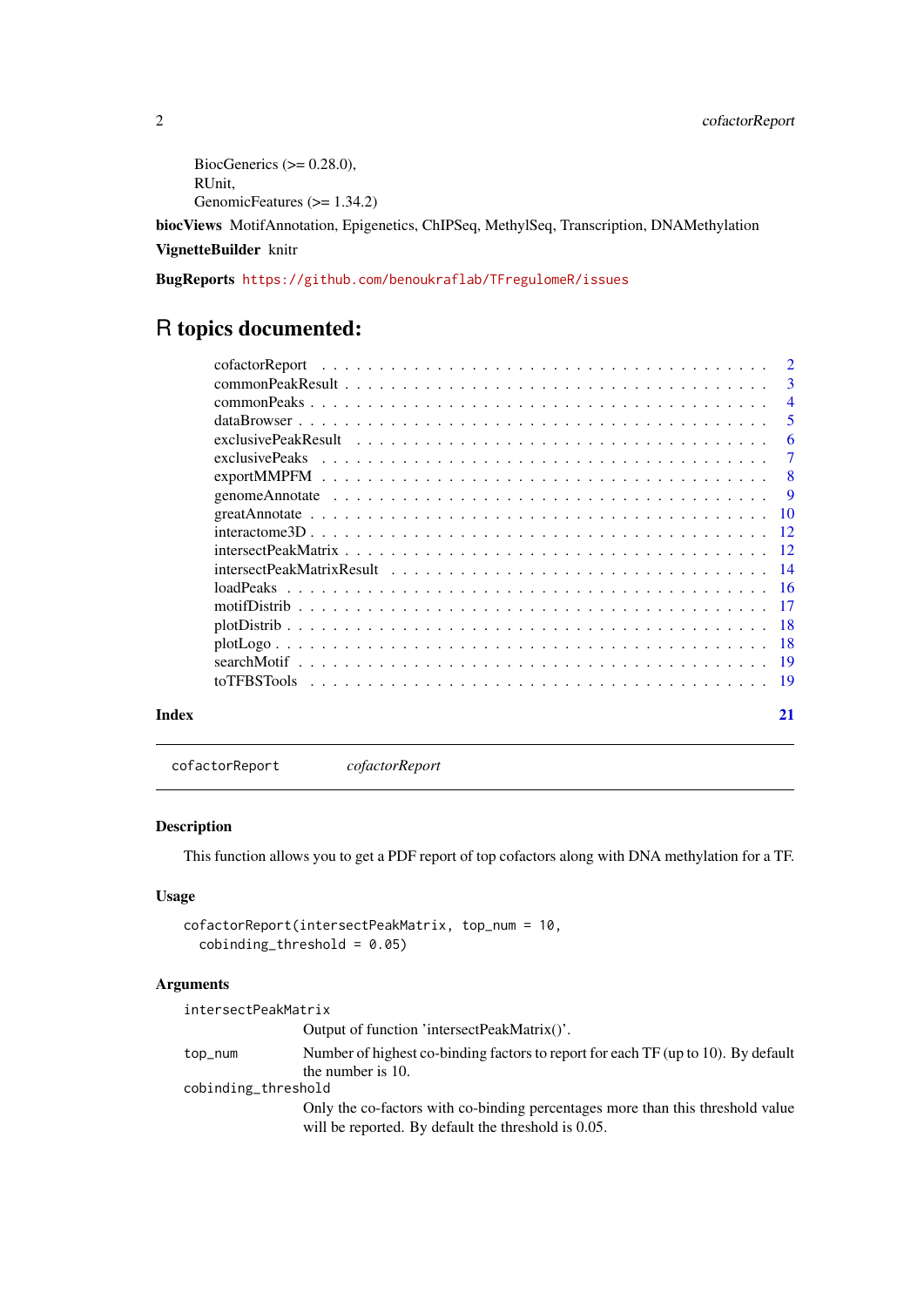#### <span id="page-2-0"></span>commonPeakResult 3

#### Value

A PDF file

#### Examples

```
peak_id_x <- c("MM1_HSA_K562_CEBPB")
peak_id_y <- c("MM1_HSA_K562_CEBPD", "MM1_HSA_K562_ATF4")
intersect_output <- intersectPeakMatrix(peak_id_x=peak_id_x,
                                        motif_only_for_id_x=TRUE,
                                        peak_id_y=peak_id_y)
cofactorReport(intersectPeakMatrix = intersect_output)
```
commonPeakResult *commonPeaks result*

#### Description

This function allows you to get the reuslts from the commonPeaks() output, including a list of common peak sets, (Meth)Motif logos, methylation profile in common peaks and common peak summary.

#### Usage

```
commonPeakResult(commonPeaks, return_common_peak_sites = FALSE,
 save_MethMotif_logo = FALSE, return_methylation_profile = FALSE,
 return_summary = FALSE, logo_type = "entropy", meth_level = "all")
```
### Arguments

| commonPeaks                | Required. commonPeaks() output, a matrix of CommonPeaksMM class objects.                                                                            |  |
|----------------------------|-----------------------------------------------------------------------------------------------------------------------------------------------------|--|
| return_common_peak_sites   |                                                                                                                                                     |  |
|                            | Either TRUE of FALSE (default). If TRUE, a list of data.frames containing<br>common peak sets.                                                      |  |
| save_MethMotif_logo        |                                                                                                                                                     |  |
|                            | Either TRUE of FALSE (default). If TRUE, (Meth)Motif logos for the common<br>peak sets will be saved.                                               |  |
| return_methylation_profile |                                                                                                                                                     |  |
|                            | Either TRUE of FALSE (default). If TRUE, the methylation profiles in 200bp<br>window around common peak summits will be returned.                   |  |
| return_summary             | Either TRUE of FALSE (default). If TRUE, a numeric matrix containing the<br>percentage of peaks as common will be returned.                         |  |
| logo_type                  | Logo type for the (Meth)Motif logo to be saved, either "entropy" (default) or<br>"frequency",                                                       |  |
| meth_level                 | Methylation level to be plotted for the (Meth)Motif logo, and it should be one<br>of the values, "all" (default), "methylated", and "unmethylated". |  |

# Value

a list of data.frames, a numeric matrix or (Meth)Motif logo PDF files depending on the options.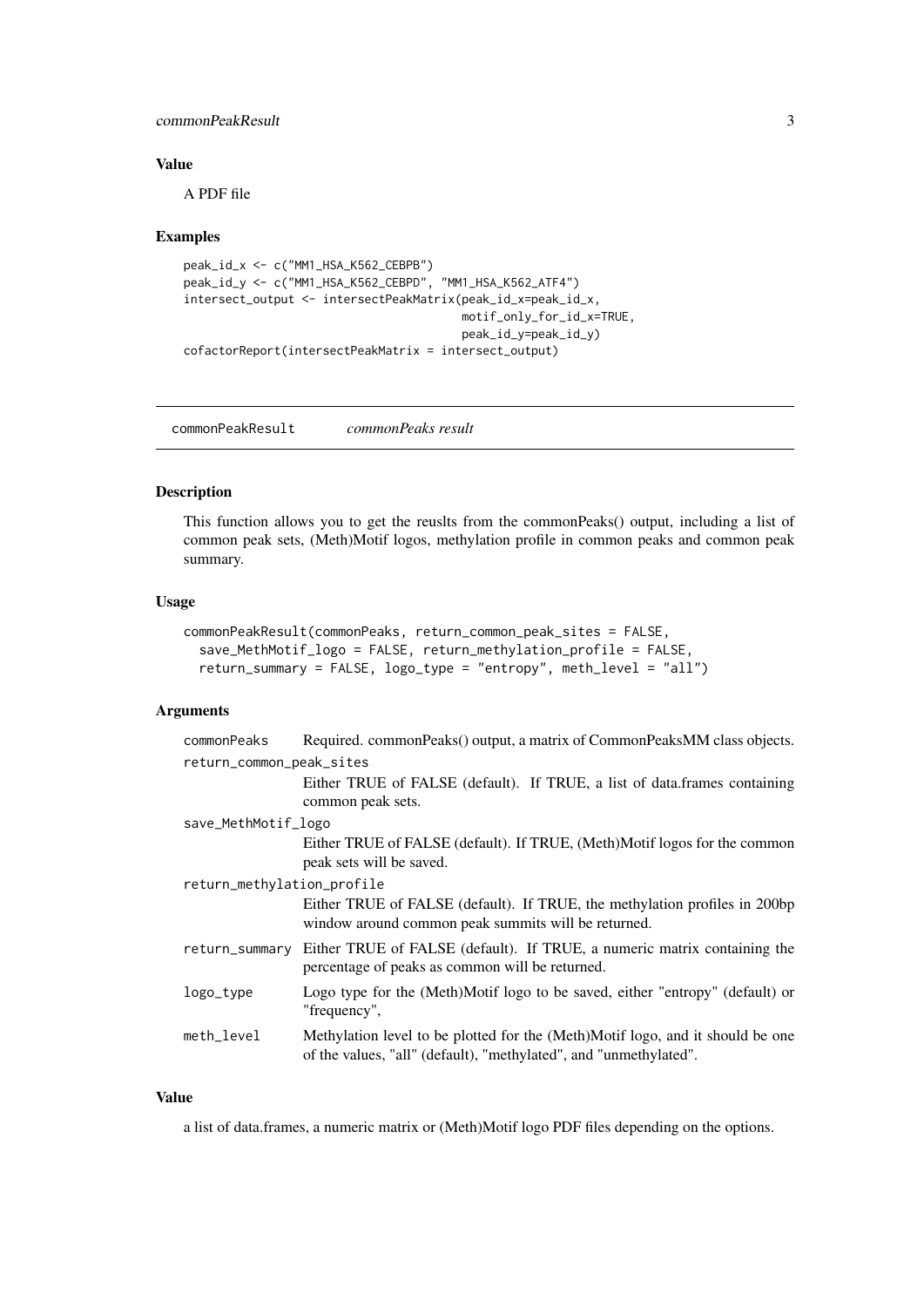#### <span id="page-3-0"></span>Examples

```
target_id <- c("MM1_HSA_K562_CEBPB")
compared_id <- c("MM1_HSA_HepG2_CEBPB")
commonPeaks_output <- commonPeaks(target_peak_id=target_id,
                                  motif_only_for_target_peak=TRUE,
                                  compared_peak_id=compared_id,
                                  motif_only_for_compared_peak=TRUE,
                                  methylation_profile_in_narrow_region=TRUE)
commonPeaks_result <- commonPeakResult(commonPeaks=commonPeaks_output,
                                       return_common_peak_sites=TRUE,
                                       save_MethMotif_logo=TRUE,
                                       return_methylation_profile=TRUE,
                                       return_summary=TRUE)
```
commonPeaks *commonPeaks*

#### Description

This function allows you to obtain a list of common peak subsets along with the DNA methylation profiles.

### Usage

```
commonPeaks(target_peak_id, motif_only_for_target_peak = FALSE,
 user_target_peak_list, user_target_peak_id, compared_peak_id,
 motif_only_for_compared_peak = FALSE, user_compared_peak_list,
 user_compared_peak_id, methylation_profile_in_narrow_region = TRUE,
 motif_type = "MEME", server = "sg", TFregulome_url)
```
# Arguments

|                              | target_peak_id Character of vector, each of which is a TFregulomeR ID. Each of target peak<br>will be compared with all "compared peaks" to get its common subset.                                                                                                                                                                                   |
|------------------------------|------------------------------------------------------------------------------------------------------------------------------------------------------------------------------------------------------------------------------------------------------------------------------------------------------------------------------------------------------|
| motif_only_for_target_peak   |                                                                                                                                                                                                                                                                                                                                                      |
|                              | Either TRUE of FALSE (default). If TRUE, only peaks with motif will be loaded<br>for each TFregulomeR ID in target_peak_id.                                                                                                                                                                                                                          |
| user_target_peak_list        |                                                                                                                                                                                                                                                                                                                                                      |
|                              | A list of data frames, each of which contains user's own bed-format target peak                                                                                                                                                                                                                                                                      |
|                              | regions.                                                                                                                                                                                                                                                                                                                                             |
| user_target_peak_id          |                                                                                                                                                                                                                                                                                                                                                      |
|                              | Character of vector, each of which is a unique ID corresponding to each peak<br>set in the list user_target_peak_list. If the IDs are not provided or not unique,<br>the function will automatically generate the IDs of its own. If any of the peak<br>sets is derived from TFregulomeR, its TFregulomeR ID should be used here<br>correspondingly. |
| compared_peak_id             |                                                                                                                                                                                                                                                                                                                                                      |
|                              | Character of vector, each of which is a TF regulomer ID.                                                                                                                                                                                                                                                                                             |
| motif_only_for_compared_peak |                                                                                                                                                                                                                                                                                                                                                      |
|                              | Fither TRUE of EALSE (default) If TRUE only peaks with motif will be loaded                                                                                                                                                                                                                                                                          |

Either TRUE of FALSE (default). If TRUE, only peaks with motif will be loaded for each TFregulomeR ID in compared\_peak\_id.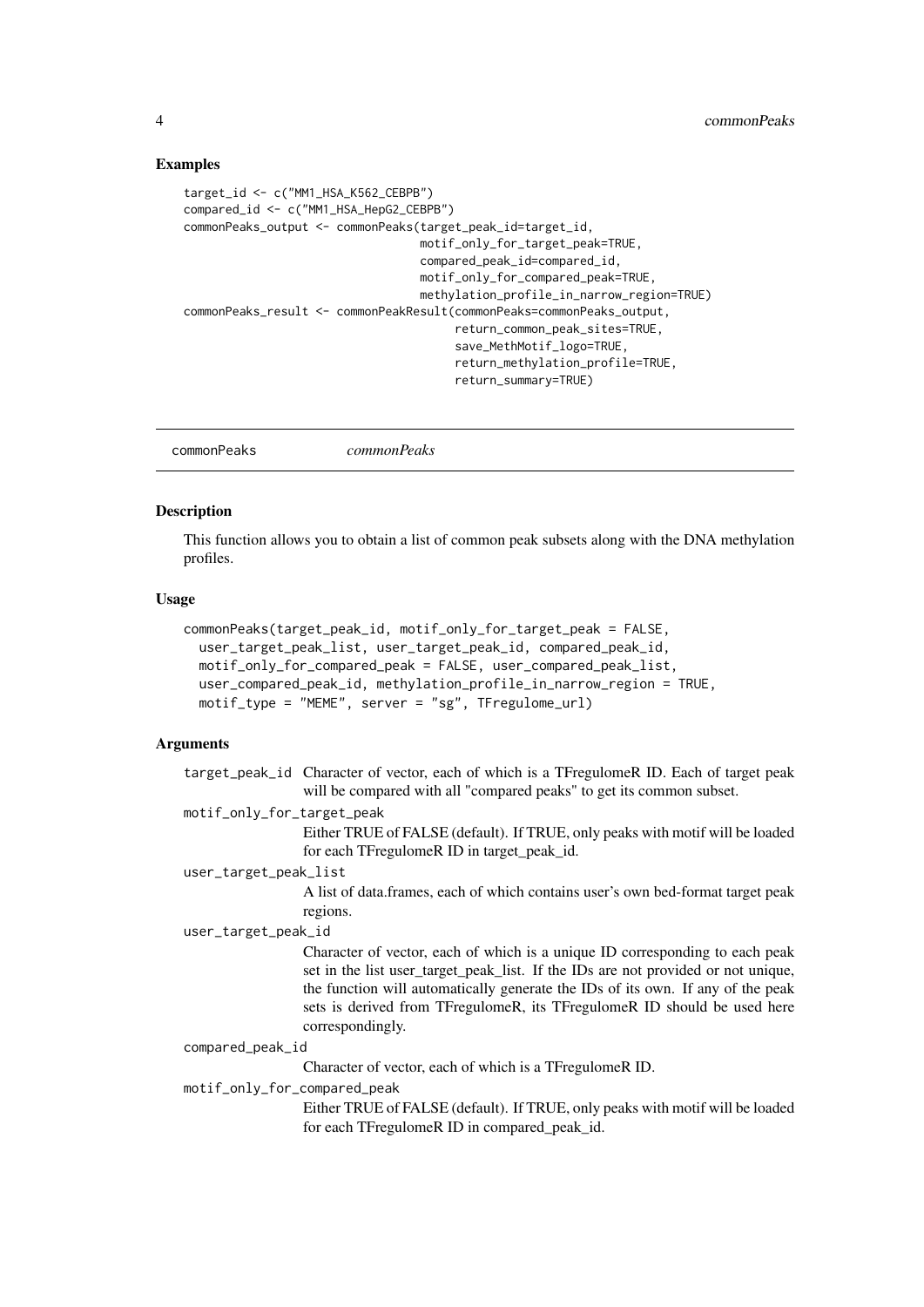#### <span id="page-4-0"></span>dataBrowser 5

| user_compared_peak_list |                                                                                                                                                                                                                                                                                                                                                        |
|-------------------------|--------------------------------------------------------------------------------------------------------------------------------------------------------------------------------------------------------------------------------------------------------------------------------------------------------------------------------------------------------|
|                         | A list of data.frames, each of which contains user's own bed-format compared<br>peak regions.                                                                                                                                                                                                                                                          |
| user_compared_peak_id   |                                                                                                                                                                                                                                                                                                                                                        |
|                         | Character of vector, each of which is a unique ID corresponding to each peak set<br>in the list user_compared_peak_list. If the IDs are not provided or not unique,<br>the function will automatically generate the IDs of its own. If any of the peak<br>sets is derived from TFregulomeR, its TFregulomeR ID should be used here<br>correspondingly. |
|                         | methylation_profile_in_narrow_region                                                                                                                                                                                                                                                                                                                   |
|                         | Either TRUE (default) of FALSE. If TRUE, methylation states in 200bp win-<br>dow surrounding peak summits for each common peak from target_peak_id and<br>user_target_peak_list with TFregulomeR ID.                                                                                                                                                   |
| motif_type              | Motif PFM format, either in MEME by default or TRANSFAC.                                                                                                                                                                                                                                                                                               |
| server                  | server localtion to be linked, either 'sg' or 'ca'.                                                                                                                                                                                                                                                                                                    |
|                         | TFregulome_url TFregulomeR server is implemented in MethMotif server. If the MethMotif url<br>is NO more "http://bioinfo-csi.nus.edu.sg/methmotif/" or "http://methmotif.org",<br>please use a new url.                                                                                                                                                |

#### Value

matrix of CommonPeaksMM class objects

#### Examples

```
target_id <- c("MM1_HSA_K562_CEBPB")
compared_id <- c("MM1_HSA_HepG2_CEBPB")
commonPeaks_output <- commonPeaks(target_peak_id=target_id,
                                  motif_only_for_target_peak=TRUE,
                                  compared_peak_id=compared_id,
                                  motif_only_for_compared_peak=TRUE,
                                  methylation_profile_in_narrow_region=TRUE)
```
dataBrowser *Browse the current data available in TFregulomeR*

### Description

This function allows you to get the current data in TFregulomeR

# Usage

```
dataBrowser(species, organ, sample_type, cell_tissue_name, tf,
 disease_state, source, server = "sg", TFregulome_url)
```
#### Arguments

| species     | The species of interset     |
|-------------|-----------------------------|
| organ       | The organ of interset       |
| sample_type | The sample type of interset |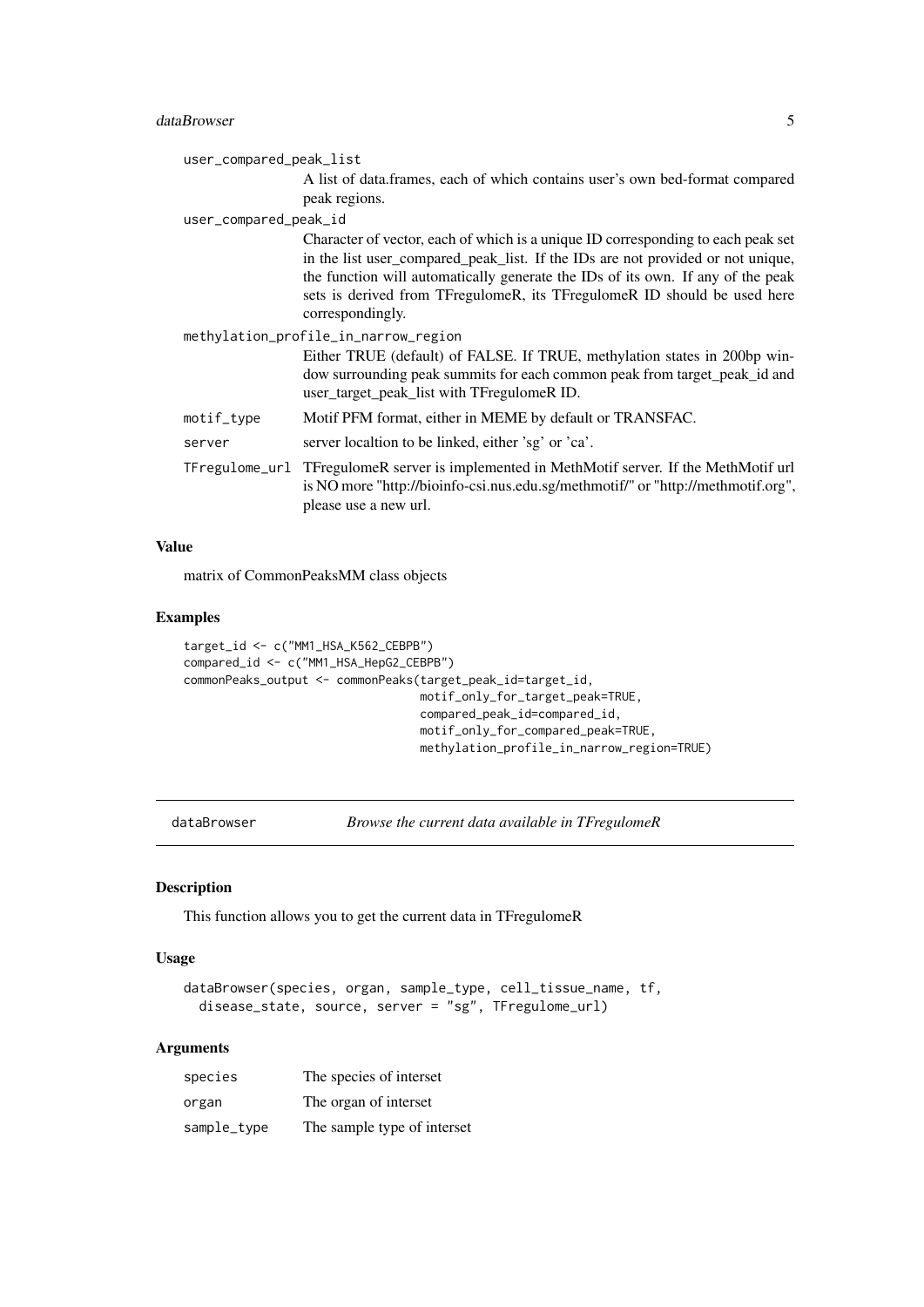<span id="page-5-0"></span>

| cell_tissue_name |                                                                                                                                                                                                         |
|------------------|---------------------------------------------------------------------------------------------------------------------------------------------------------------------------------------------------------|
|                  | The name of tissue or cell of interset                                                                                                                                                                  |
| tf               | The TF of interset                                                                                                                                                                                      |
| disease_state    | The disease state of interset                                                                                                                                                                           |
| source           | The source of interset                                                                                                                                                                                  |
| server           | server localtion to be linked, either 'sg' or 'ca'.                                                                                                                                                     |
|                  | TFregulome_url TFregulomeR server is implemented in MethMotif server. If the MethMotif url<br>is NO more "http://bioinfo-csi.nus.edu.sg/methmotif/" or "http://methmotif.org",<br>please use a new url. |

# Value

data.frame containing the information of the queried TFBSs in TFregulomeR

#### Examples

TFBS\_brain <- dataBrowser(organ = "brain")

exclusivePeakResult *exclusivePeaks result*

# Description

This function allows you to get the reuslts from the exclusivePeaks() output, including a list of exclusive peak sets, (Meth)Motif logo, methylation profile in exclsive peaks and exclsive peak summary.

# Usage

```
exclusivePeakResult(exclusivePeaks, return_exclusive_peak_sites = FALSE,
  save_MethMotif_logo = FALSE, return_methylation_profile = FALSE,
 return_summary = FALSE, logo_type = "entropy", meth_level = "all")
```
### Arguments

|                             | exclusivePeaks Required. exclusivePeaks() output, a matrix of ExclusivePeaksMM class ob-<br>jects.                                                  |  |
|-----------------------------|-----------------------------------------------------------------------------------------------------------------------------------------------------|--|
| return_exclusive_peak_sites |                                                                                                                                                     |  |
|                             | Either TRUE of FALSE (default). If TRUE, a list of data.frames containing<br>exclusive peak sets will be returned.                                  |  |
| save_MethMotif_logo         |                                                                                                                                                     |  |
|                             | Either TRUE of FALSE (default). If TRUE, (Meth)Motif logos for the exclusive<br>peak sets will be saved.                                            |  |
| return_methylation_profile  |                                                                                                                                                     |  |
|                             | Either TRUE of FALSE (default). If TRUE, the methylation profiles in 200bp<br>window around exclusive peak summits will be returned.                |  |
| return_summary              | Either TRUE of FALSE (default). If TRUE, a numeric matrix containing the<br>percentage of peaks as exclusive will be returned.                      |  |
| logo_type                   | Logo type for the (Meth)Motif logo to be saved, either "entropy" (default) or<br>"frequency".                                                       |  |
| meth_level                  | Methylation level to be plotted for the (Meth)Motif logo, and it should be one<br>of the values, "all" (default), "methylated", and "unmethylated". |  |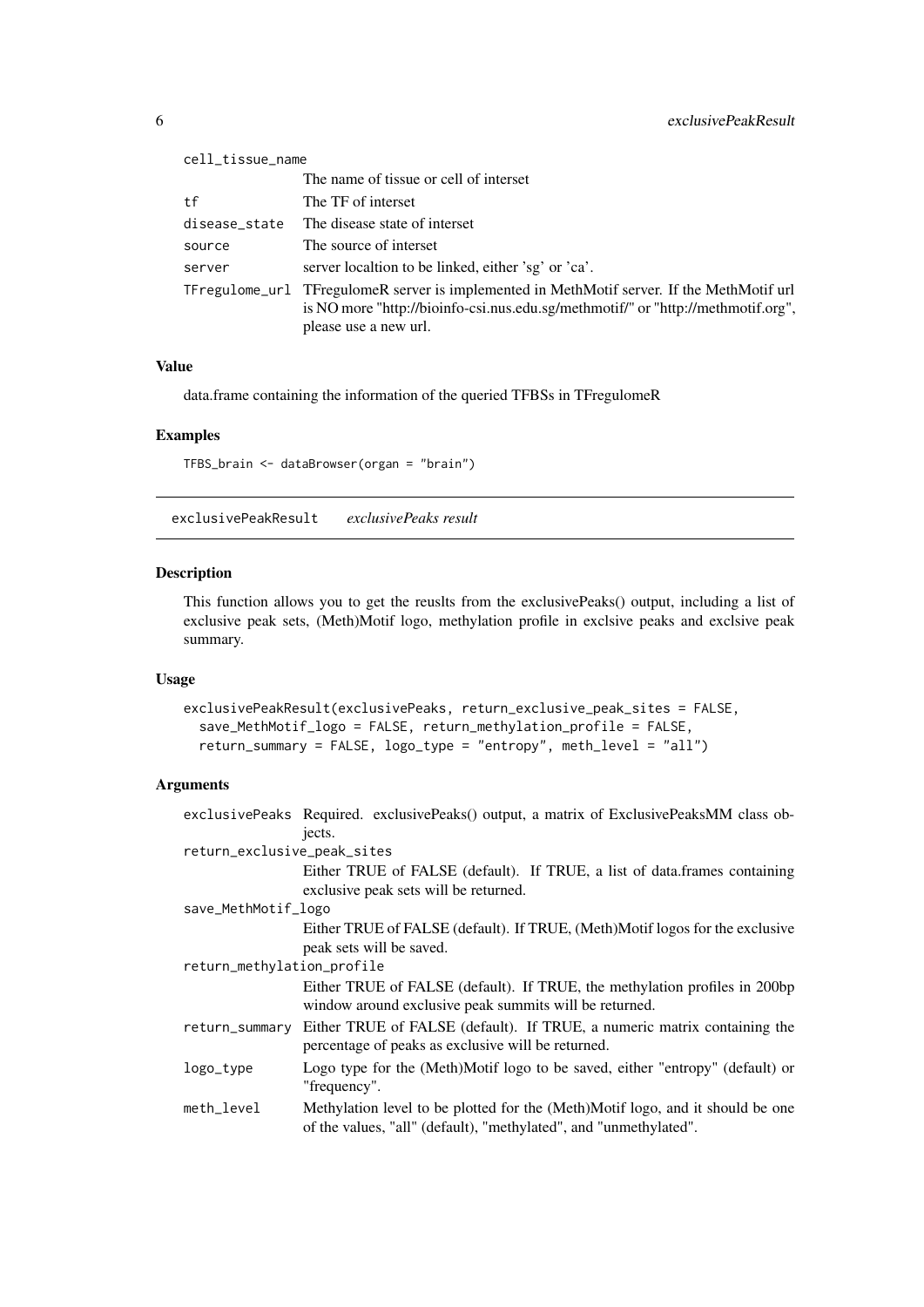#### <span id="page-6-0"></span>exclusivePeaks 7

#### Value

a list of data.frames, a numeric matrix or (Meth)Motif logo PDF files depending on the options.

#### Examples

```
target_id <- "MM1_HSA_K562_CEBPB"
excluded_id <- c("MM1_HSA_HepG2_CEBPB", "MM1_HSA_HCT116_CEBPB")
excluPeak_output <- exclusivePeaks(target_peak_id=target_id,
                                   motif_only_for_target_peak=TRUE,
                                   excluded_peak_id=excluded_id,
                                   motif_only_for_excluded_peak=TRUE,
                                   methylation_profile_in_narrow_region=TRUE)
exclusivePeaks_result <- exclusivePeakResult(exclusivePeaks=excluPeak_output,
                                             return_exclusive_peak_sites=TRUE,
                                             save_MethMotif_logo=TRUE,
                                             return_summary=TRUE)
```
exclusivePeaks *exclusivePeaks*

#### Description

This function allows you to obtain a list of exclusive peak subsets along with the DNA methylation profiles.

#### Usage

```
exclusivePeaks(target_peak_id, motif_only_for_target_peak = FALSE,
 user_target_peak_list, user_target_peak_id, excluded_peak_id,
 motif_only_for_excluded_peak = FALSE, user_excluded_peak_list,
 user_excluded_peak_id, methylation_profile_in_narrow_region = TRUE,
 motif_type = "MEME", server = "sg", TFregulome_url)
```
#### Arguments

target\_peak\_id Character of vector, each of which is a TFregulomeR ID. Each of target peak will be compared with all "excluded peaks" to get its exclusive subset.

# motif\_only\_for\_target\_peak

Either TRUE of FALSE (default). If TRUE, only peaks with motif will be loaded for each TFregulomeR ID in target\_peak\_id.

# user\_target\_peak\_list

A list of data.frames, each of which contains user's own bed-format target peak regions.

#### user\_target\_peak\_id

Character of vector, each of which is a unique ID corresponding to each peak set in the list user\_target\_peak\_list. If the IDs are not provided or not unique, the function will automatically generate the IDs of its own. If any of the peak sets is derived from TFregulomeR database, its TFregulomeR ID should be used here correspondingly.

#### excluded\_peak\_id

Character of vector, each of which is a TFregulomeR ID.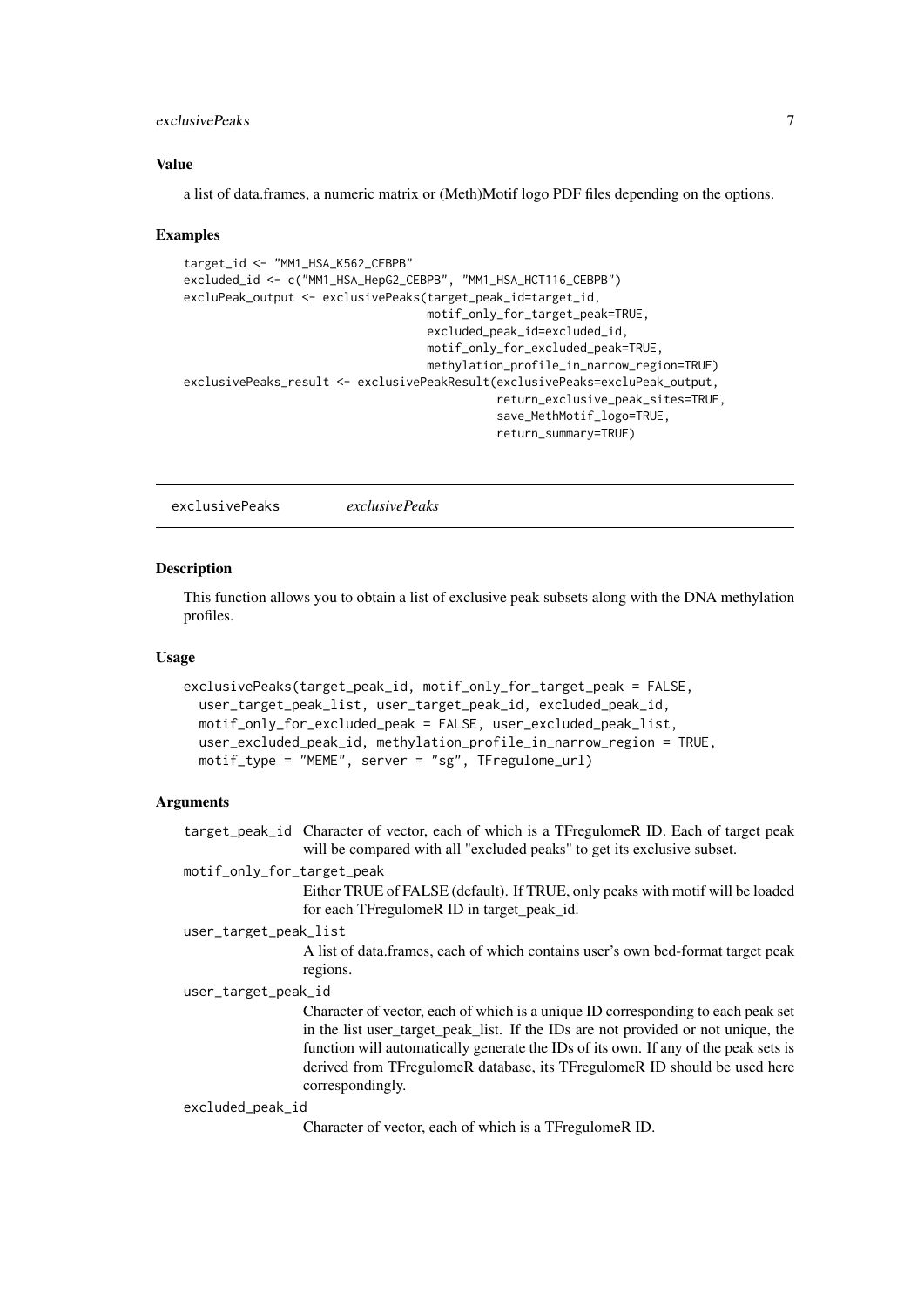<span id="page-7-0"></span>

| motif_only_for_excluded_peak         |                                                                                                                                                                                                                                                                                                                                                                 |  |
|--------------------------------------|-----------------------------------------------------------------------------------------------------------------------------------------------------------------------------------------------------------------------------------------------------------------------------------------------------------------------------------------------------------------|--|
|                                      | Either TRUE of FALSE (default). If TRUE, only peaks with motif will be loaded                                                                                                                                                                                                                                                                                   |  |
|                                      | for each TFregulomeR ID in excluded_peak_id.                                                                                                                                                                                                                                                                                                                    |  |
| user_excluded_peak_list              |                                                                                                                                                                                                                                                                                                                                                                 |  |
|                                      | A list of data.frames, each of which contains user's own bed-format excluded                                                                                                                                                                                                                                                                                    |  |
|                                      | peak regions.                                                                                                                                                                                                                                                                                                                                                   |  |
| user_excluded_peak_id                |                                                                                                                                                                                                                                                                                                                                                                 |  |
|                                      | Character of vector, each of which is a unique ID corresponding to each peak set<br>in the list user_excluded_peak_list. If the IDs are not provided or not unique,<br>the function will automatically generate the IDs of its own. If any of the peak<br>sets is derived from TFregulomeR database, its TFregulomeR ID should be used<br>here correspondingly. |  |
| methylation_profile_in_narrow_region |                                                                                                                                                                                                                                                                                                                                                                 |  |
|                                      | Either TRUE (default) of FALSE. If TRUE, methylation states in 200bp win-<br>dow surrounding peak summits for each exclusive peak from target_peak_id<br>and user_target_peak_list (with TFregulomeR ID).                                                                                                                                                       |  |
| motif_type                           | Motif PFM format, either in MEME by default or TRANSFAC.                                                                                                                                                                                                                                                                                                        |  |
| server                               | server localtion to be linked, either 'sg' or 'ca'.                                                                                                                                                                                                                                                                                                             |  |
|                                      | TFregulome_url TFregulomeR server is implemented in MethMotif server. If the MethMotif url<br>is NO more "http://bioinfo-csi.nus.edu.sg/methmotif/" or "http://methmotif.org",<br>please use a new url.                                                                                                                                                         |  |

# Value

matrix of ExclusivePeaksMM class objects

# Examples

```
target_id <- "MM1_HSA_K562_CEBPB"
excluded_id <- c("MM1_HSA_HepG2_CEBPB", "MM1_HSA_HCT116_CEBPB")
excluPeak_output <- exclusivePeaks(target_peak_id=target_id,
                                   motif_only_for_target_peak=TRUE,
                                   excluded_peak_id=excluded_id,
                                   motif_only_for_excluded_peak=TRUE,
                                   methylation_profile_in_narrow_region=TRUE)
```
exportMMPFM *export motif position frequency matrix and beta score matrix*

#### Description

This function allows you to export motif position frequency matrix and beta score matrix from the output of " searchMotif", "commonPeaks", "exclusivePeaks" or "intersectPeakMatrix".

```
exportMMPFM(fun_output, fun, save_motif_PFM = FALSE,
  save_betaScore_matrix = FALSE,
 angle_of_matrix_for_intersectPeakMatrix = "x",
  saving_id_x_for_intersectPeakMatrix = "all",
  saving_id_y_for_intersectPeakMatrix = "all")
```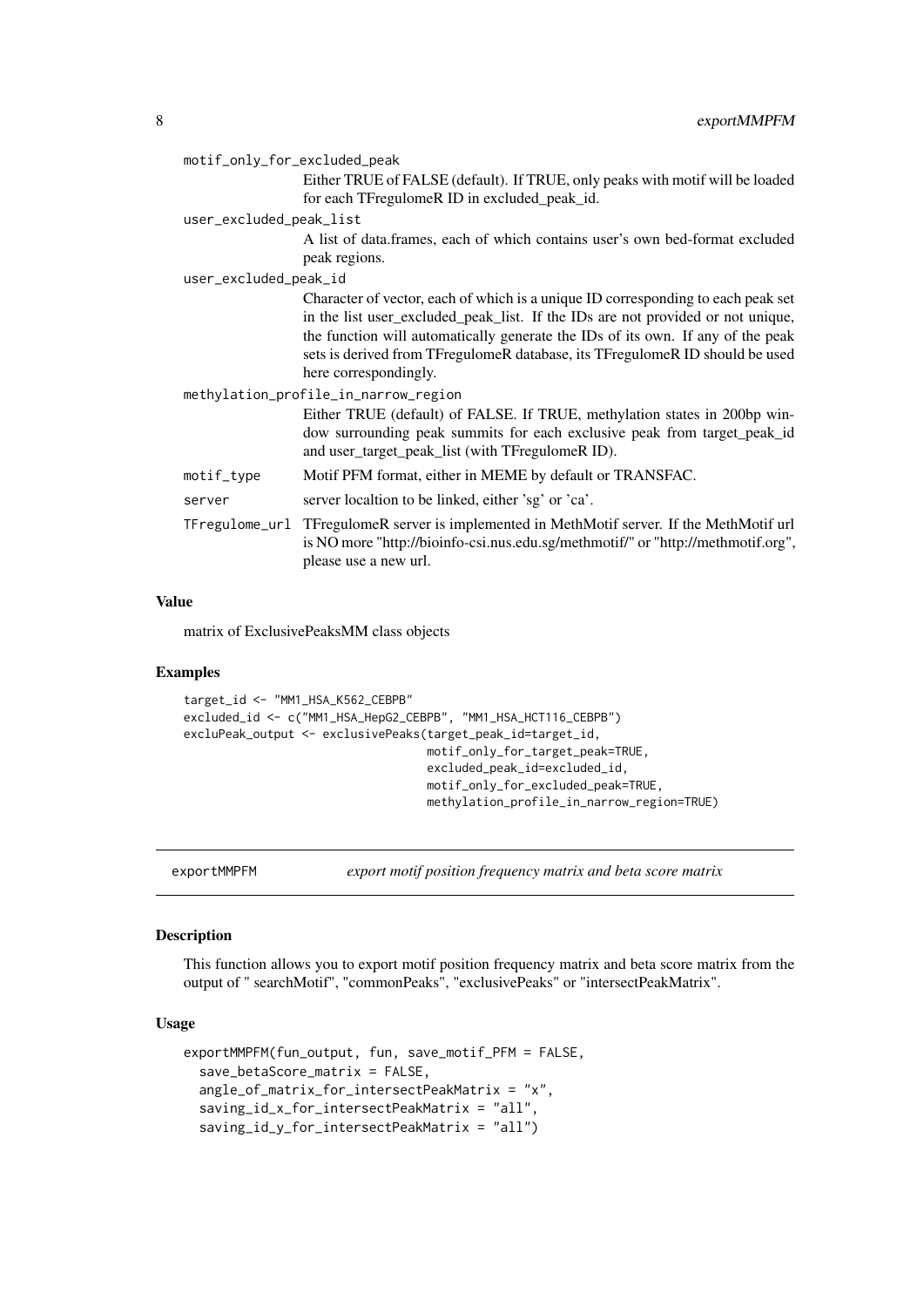#### <span id="page-8-0"></span>Arguments

| fun_output            | Required. Output from "searchMotif", "commonPeaks", "exclusivePeaks" or<br>"intersectPeakMatrix".                                                                                                                                                                                             |
|-----------------------|-----------------------------------------------------------------------------------------------------------------------------------------------------------------------------------------------------------------------------------------------------------------------------------------------|
| fun                   | Required. The function that was used to get the output and should be one of the<br>options, 'searchMotif', 'commonPeaks', 'exclusivePeaks' and 'intersectPeak-<br>Matrix'.                                                                                                                    |
|                       | save_motif_PFM Either TRUE or FALSE (default). If "TRUE", the motif position frequency<br>matrix will be saved.                                                                                                                                                                               |
| save_betaScore_matrix |                                                                                                                                                                                                                                                                                               |
|                       | Either TRUE or FALSE (default). If "TRUE", the beta score matrix will be<br>saved.                                                                                                                                                                                                            |
|                       | angle_of_matrix_for_intersectPeakMatrix                                                                                                                                                                                                                                                       |
|                       | Only applicable when "fun='intersectPeakMatrix'". Either "x" (default) or "y".<br>If "x", motif PFM for the peak sets in "peak_list_x" intersected with "peak_list_y"<br>will be saved; if "y", motif PFM for the peak sets in "peak_list_y" intersected<br>with "peak_list_x" will be saved. |
|                       | saving_id_x_for_intersectPeakMatrix                                                                                                                                                                                                                                                           |
|                       | Only applicable when "fun='intersectPeakMatrix'". Either "all" (default) or a<br>subset of "peak_id_x". If a subset of "peak_id_x" is provided, only the Meth-<br>Motif logos for them will be saved.                                                                                         |
|                       | saving_id_y_for_intersectPeakMatrix                                                                                                                                                                                                                                                           |
|                       | Only applicable when "fun='intersectPeakMatrix'". Either "all" (default) or a<br>subset of "peak_id_y". If a subset of "peak_id_y" is provided, only the Meth-<br>Motif logos for them will be saved.                                                                                         |
|                       |                                                                                                                                                                                                                                                                                               |

#### Value

motif position frequency matrix file and beta score matrix file

#### Examples

```
methmotif_cebpb <- searchMotif(id = "MM1_HSA_K562_CEBPB")
exportMMPFM(fun_output = methmotif_cebpb, fun = "searchMotif",
            save_motif_PFM = TRUE, save_betaScore_matrix = TRUE)
```
genomeAnnotate *genomeAnnotate*

# Description

This function allows you to annotate genomic locations of cis-regulatory regions.

```
genomeAnnotate(peaks, assembly = "hg38", return_annotation = FALSE,
 return_html_report = FALSE, promoter_range = c(-1000, 100),
 TTS_range = c(-100, 1000), server = "sg", TFregulome_url)
```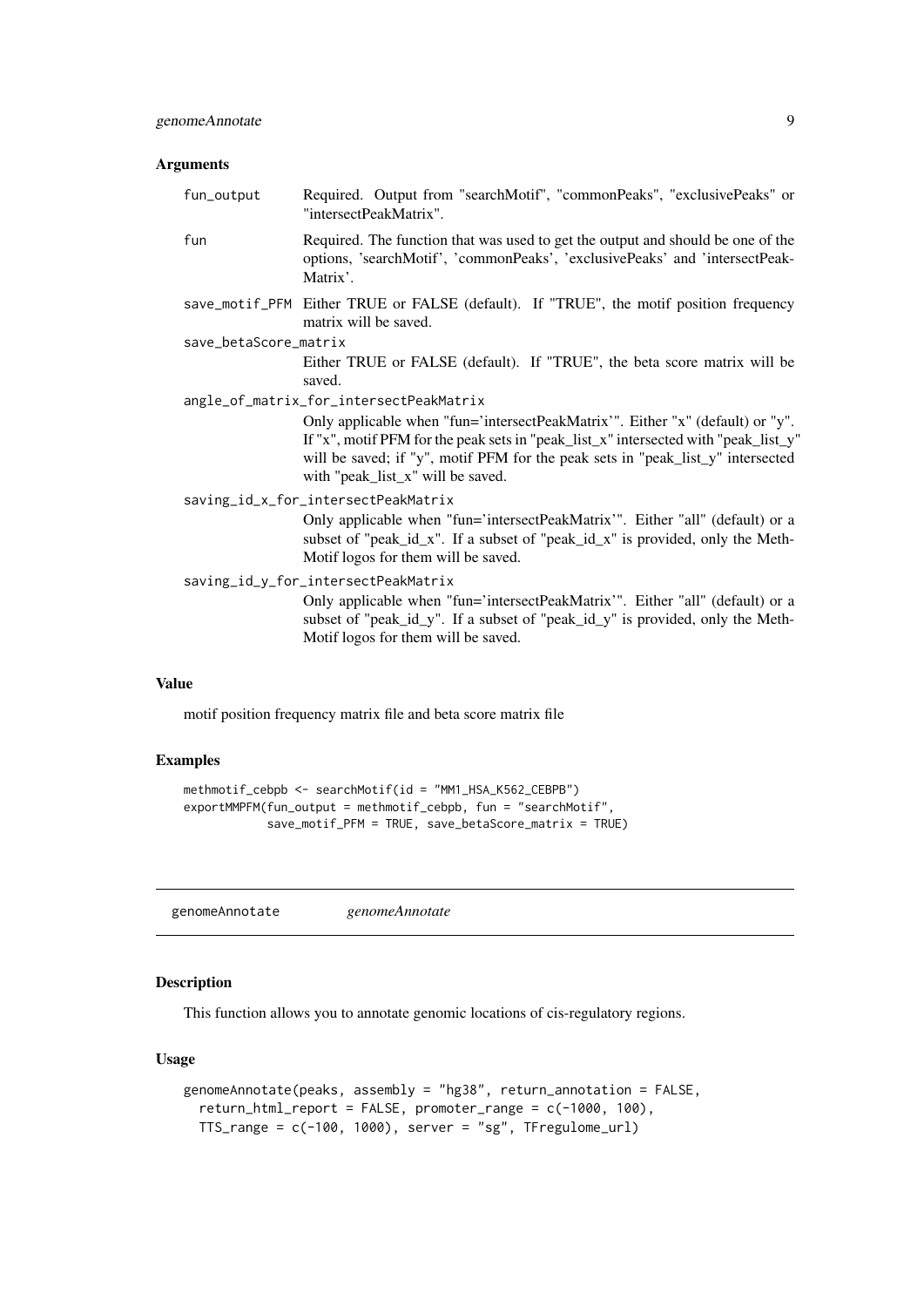# <span id="page-9-0"></span>Arguments

| peaks              | Required. A bed-format genomic regions in data frame.                                                                                                                                                   |
|--------------------|---------------------------------------------------------------------------------------------------------------------------------------------------------------------------------------------------------|
| assembly           | The genome assembly of the input regions, currently supporting 'hg19', 'hg38'<br>(default), 'mm9' and 'mm $10'$ .                                                                                       |
| return_annotation  |                                                                                                                                                                                                         |
|                    | Either TRUE of FALSE (default). If TRUE, a data frame containing annotation<br>results will be returned.                                                                                                |
| return_html_report |                                                                                                                                                                                                         |
|                    | Either TRUE of FALSE (default). If TRUE, a dynamic HTML report will be<br>saved.                                                                                                                        |
|                    | promoter_range A numeric vector to define promoter range. By default, $c(-1000, 100)$ defines<br>promoters as 1000bp upstream and 100bp downstream of TSS.                                              |
| TTS_range          | A numeric vector to define TTS range. By default, $c(-100, 1000)$ defines pro-<br>moters as 100bp upstream and 1000bp downstream of real TTS.                                                           |
| server             | server localtion to be linked, either 'sg' or 'ca'.                                                                                                                                                     |
|                    | TFregulome_url TFregulomeR server is implemented in MethMotif server. If the MethMotif url<br>is NO more "http://bioinfo-csi.nus.edu.sg/methmotif/" or "http://methmotif.org",<br>please use a new url. |

#### Value

a data.frame, or an HTML report depending on the options.

## Examples

```
require(TxDb.Hsapiens.UCSC.hg38.knownGene)
HCT116_CEBPB_regions <- loadPeaks(id = "MM1_HSA_HCT116_CEBPB", includeMotifOnly=TRUE)
HCT116_CEBPB_regions_annotation <- genomeAnnotate(peaks = HCT116_CEBPB_regions[1:10,],
                              return_annotation = TRUE, return_html_report = TRUE)
```
greatAnnotate *greatAnnotate*

#### Description

This function allows you to analyse the gene ontologies of targeting genes by cis-regulatory regions.

```
greatAnnotate(peaks, assembly = "hg38", return_annotation = FALSE,
 return_html_report = FALSE, pvalue = 0.01, test = "binomial",
 great_rule = "basalPlusExt", great_adv_upstream = 5,
 great_adv_downstream = 1, great_adv_span = 1000,
 great_adv_twoDistance = 1000, great_adv_oneDistance = 1000,
 request_interval = 60, great_version = "4.0")
```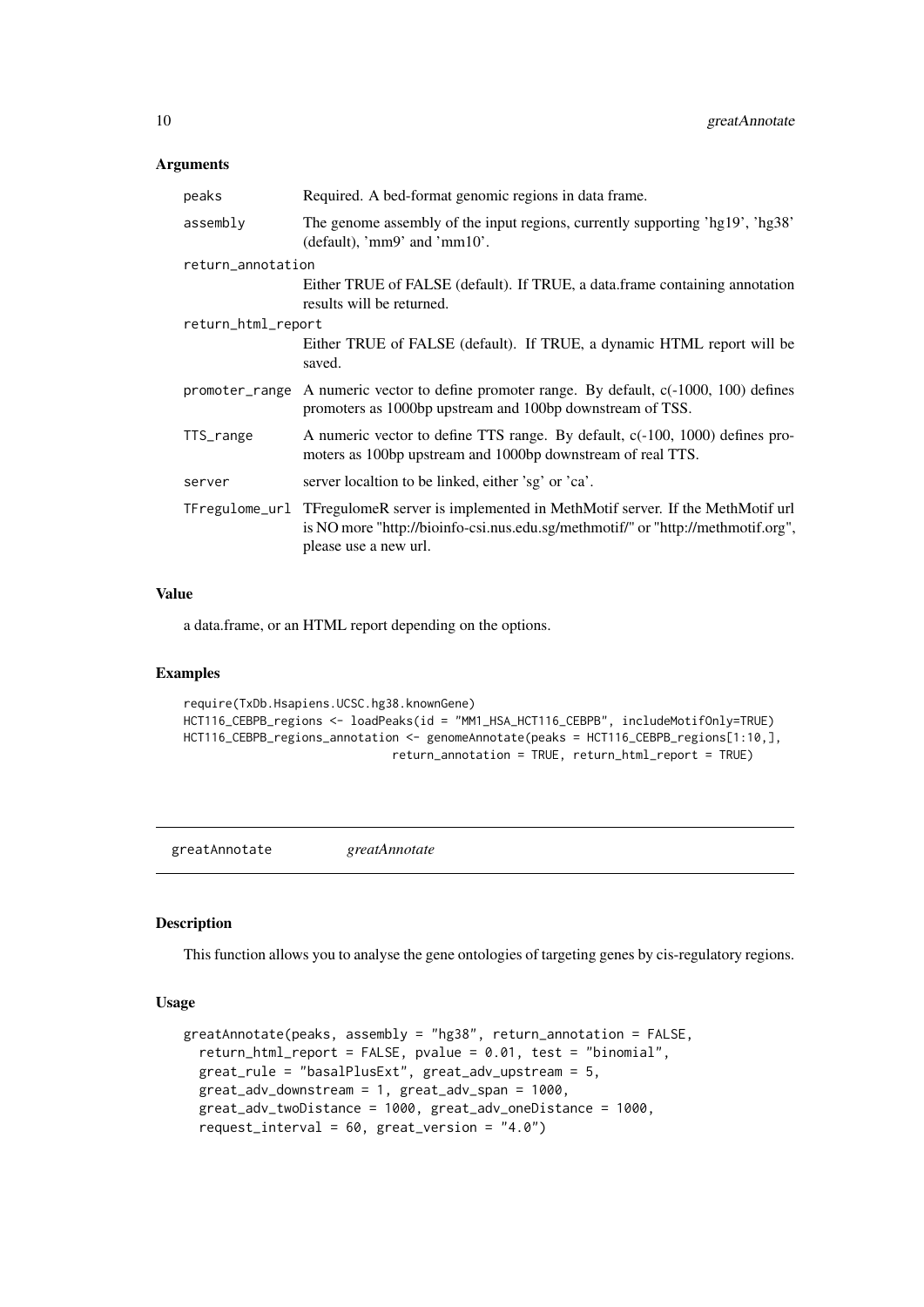### greatAnnotate 11

# Arguments

| peaks                 | Required. A bed-format genomic regions in data frame.                                                                                                                   |
|-----------------------|-------------------------------------------------------------------------------------------------------------------------------------------------------------------------|
| assembly              | The genome assembly of the input regions, currently supporting 'hg19', 'hg38'<br>(default), 'mm9' and 'mm10'.                                                           |
| return_annotation     |                                                                                                                                                                         |
|                       | Either TRUE of FALSE (default). If TRUE, a data.frame containing annotation<br>results will be returned.                                                                |
| return_html_report    |                                                                                                                                                                         |
|                       | Either TRUE of FALSE (default). If TRUE, a dynamic HTML report will be<br>saved.                                                                                        |
| pvalue                | The adjusted p-value which is applied to filter the results, by default 0.01.                                                                                           |
| test                  | The statistical test used in GREAT analysis, either 'binomial' (default) or 'hy-<br>pergeometric'.                                                                      |
| great_rule            | Equivalent to the rGREAT input 'rule', 'basalPlusExt' (default, basal plus exten-<br>sion), 'twoClosest' (two nearest genes), or 'oneClosest' (single nearest gene).    |
| great_adv_upstream    |                                                                                                                                                                         |
|                       | Equivalent to the rGREAT input 'adv_upstream' (upstream extension, kb). Only<br>applicable when 'great_rule' is 'basalPlusExt', by default 5.0 (kb).                    |
| great_adv_downstream  |                                                                                                                                                                         |
|                       | Equivalent to the rGREAT input 'adv_downstream' (downstream extension, kb).<br>Only applicable when 'great_rule' is 'basalPlusExt', by default 1.0 (kb).                |
|                       | great_adv_span Equivalent to the rGREAT input 'adv_span' (maximal distal region). Only ap-<br>plicable when 'great_rule' is 'basalPlusExt', by default 1000.0 (kb).     |
| great_adv_twoDistance |                                                                                                                                                                         |
|                       | Equivalent to the rGREAT input 'adv_twoDistance' (region range to be con-<br>sidered). Only applicable when 'great_rule' is 'twoClosest', by default 1000.0<br>$(kb)$ . |
| great_adv_oneDistance |                                                                                                                                                                         |
|                       | Equivalent to the rGREAT input 'adv_oneDistance' (region range to be con-<br>sidered). Only applicable when 'great_rule' is 'oneClosest', by default 1000.0<br>$(kb)$ . |
| request_interval      |                                                                                                                                                                         |
|                       | The minimal gap time between two requests using greatAnnotate, by default 60<br>$(s)$ .                                                                                 |
| great_version         | Equivalent to the rGREAT input 'version', by default 4.0.                                                                                                               |

# Value

a data.frame, or an HTML report depending on the options.

# Examples

```
require(rGREAT)
require(rbokeh)
K562_CEBPB_regions <- loadPeaks(id = "MM1_HSA_K562_CEBPB")
K562_CEBPB_regions_annotation <- greatAnnotate(peaks = K562_CEBPB_regions[1:500,],
                            return_annotation = TRUE, return_html_report = TRUE)
```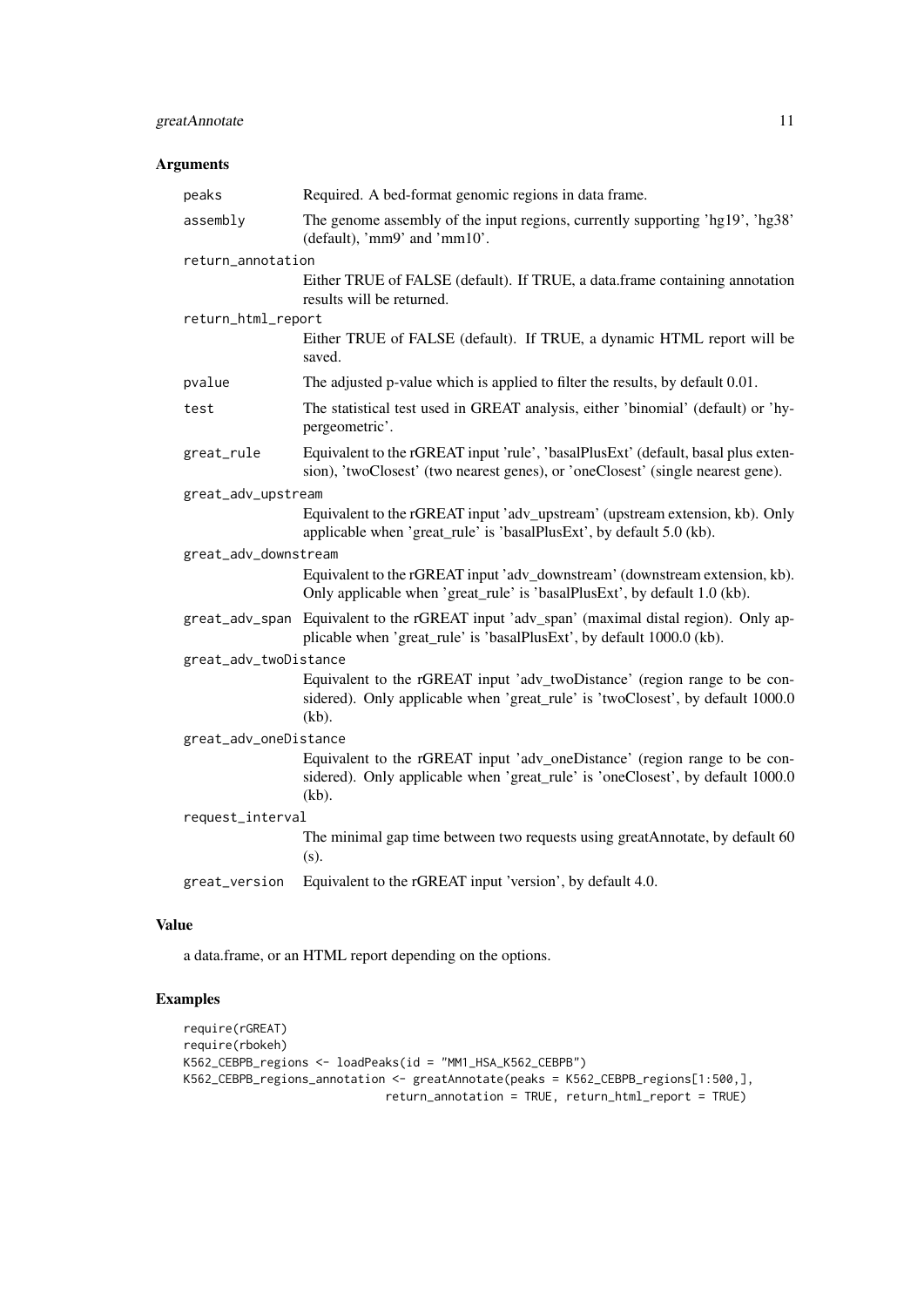<span id="page-11-0"></span>interactome3D *interactome3D*

#### Description

This function allows you to get a html report of a 3D dynamic TF interactome with CpG methylation and external source signal.

# Usage

```
interactome3D(intersectPeakMatrix, return_interactome_with_mCpG = FALSE,
 mCpG_threshold = 0.8,
 return_interactome_with_external_source = FALSE,
 external_source_value = "median", angle_of_matrix = "x")
```
# Arguments

intersectPeakMatrix

Output of function 'intersectPeakMatrix()'.

| return_interactome_with_mCpG | Either TRUE of FALSE (default). If TRUE, html report of TF interactome with<br>mCpG portion will be saved.                                                                                               |
|------------------------------|----------------------------------------------------------------------------------------------------------------------------------------------------------------------------------------------------------|
|                              | mCpG_threshold A mininum beta score to determine CpG methylation. Should be 0.1, 0.2, 0.3,<br>0.4, 0.5, 0.6, 0.7, 0.8 (default), or $0.9$                                                                |
|                              | return_interactome_with_external_source<br>Either TRUE of FALSE (default). If TRUE, html report of TF interactome with<br>external source signal will be saved.                                          |
| external_source_value        | The value of external source signal in the intersected peaks. It should be one of<br>the following values: "median" (default), "mean", "SD", "quartile_25", "quartile_75".                               |
| angle_of_matrix              | Either "x" (default) or "y". If "x", will focus on the peak sets in "peak_list_x"<br>intersected with "peak_list_y"; if "y", will focus on peak sets in "peak_list_y"<br>intersected with "peak_list_x". |

#### Value

An html file

intersectPeakMatrix *intersectPeakMatrix*

# Description

This function allows you to obtain the pair-wise intersected regions, along with the DNA methylation profiles, between two lists of peak sets, as well as (Meth)Motif logos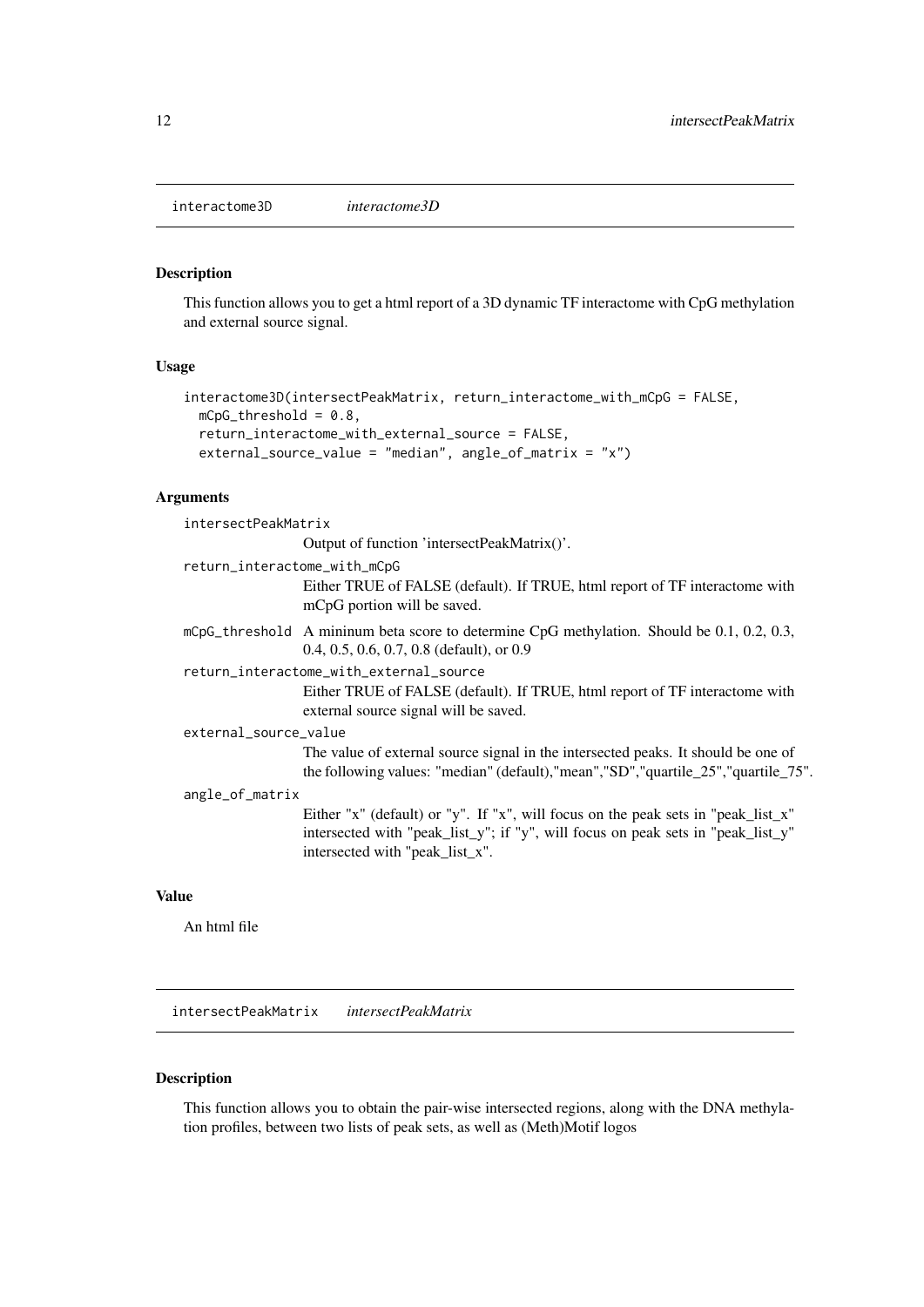#### intersectPeakMatrix 13

#### Usage

```
intersectPeakMatrix(peak_id_x, motif_only_for_id_x = FALSE,
 user_peak_list_x, user_peak_x_id, peak_id_y,
 motif_only_for_id_y = FALSE, user_peak_list_y, user_peak_y_id,
 methylation_profile_in_narrow_region = FALSE, external_source,
 motif_type = "MEME", server = "sg", TFregulome_url)
```
#### Arguments

| peak_id_x | Character of vector, each of which is a unique TFregulomeR ID. |  |  |  |
|-----------|----------------------------------------------------------------|--|--|--|
|           |                                                                |  |  |  |

```
motif_only_for_id_x
```
Either TRUE of FALSE (default). If TRUE, only peaks with motif will be loaded for each TFregulomeR ID in peak\_id\_x.

#### user\_peak\_list\_x

A list of data.frames, each of which contains user's own bed-format peak regions for peak list x.

- user\_peak\_x\_id Character of vector, each of which is a unique ID corresponding to each peak set in the list user\_peak\_list\_x. If the IDs are not provided or not unique, the function will automatically generate the IDs of its own. If any of the peak sets is derived from TFregulomeR, its TFregulomeR ID should be used here correspondingly.
- peak\_id\_y Character of vector, each of which is a unique TFregulomeR ID.
- motif\_only\_for\_id\_y

Either TRUE of FALSE (default). If TRUE, only peaks with motif will be loaded for each TFregulomeR ID in peak\_id\_y.

user\_peak\_list\_y

A list of data.frames, each of which contains user's own bed-format peak regions for peak list y.

- user\_peak\_y\_id Character of vector, each of which is a unique ID corresponding to each peak set in the list user\_peak\_list\_y. If the IDs are not provided or not unique, the function will automatically generate the IDs of its own. If any of the peak sets is derived from TFregulomeR, its TFregulomeR ID should be used here correspondingly.
- methylation\_profile\_in\_narrow\_region

Either TRUE (default) of FALSE. If TRUE, methylation states in 200bp window surrounding peak summits for each intersected peak pair from peak id x (peak id y) and user peak list x (user peak list y) with TFregulomeR ID.

external\_source a bed-like data.frame files with the fourth column as the score to be profiled in pairwise comparison regions. motif\_type Motif PFM format, either in MEME by default or TRANSFAC. server server localtion to be linked, either 'sg' or 'ca'. TFregulome\_url TFregulomeR server is implemented in MethMotif server. If the MethMotif url is NO more "http://bioinfo-csi.nus.edu.sg/methmotif/" or "http://methmotif.org", please use a new url.

#### Value

matrix of IntersectPeakMatrix class objects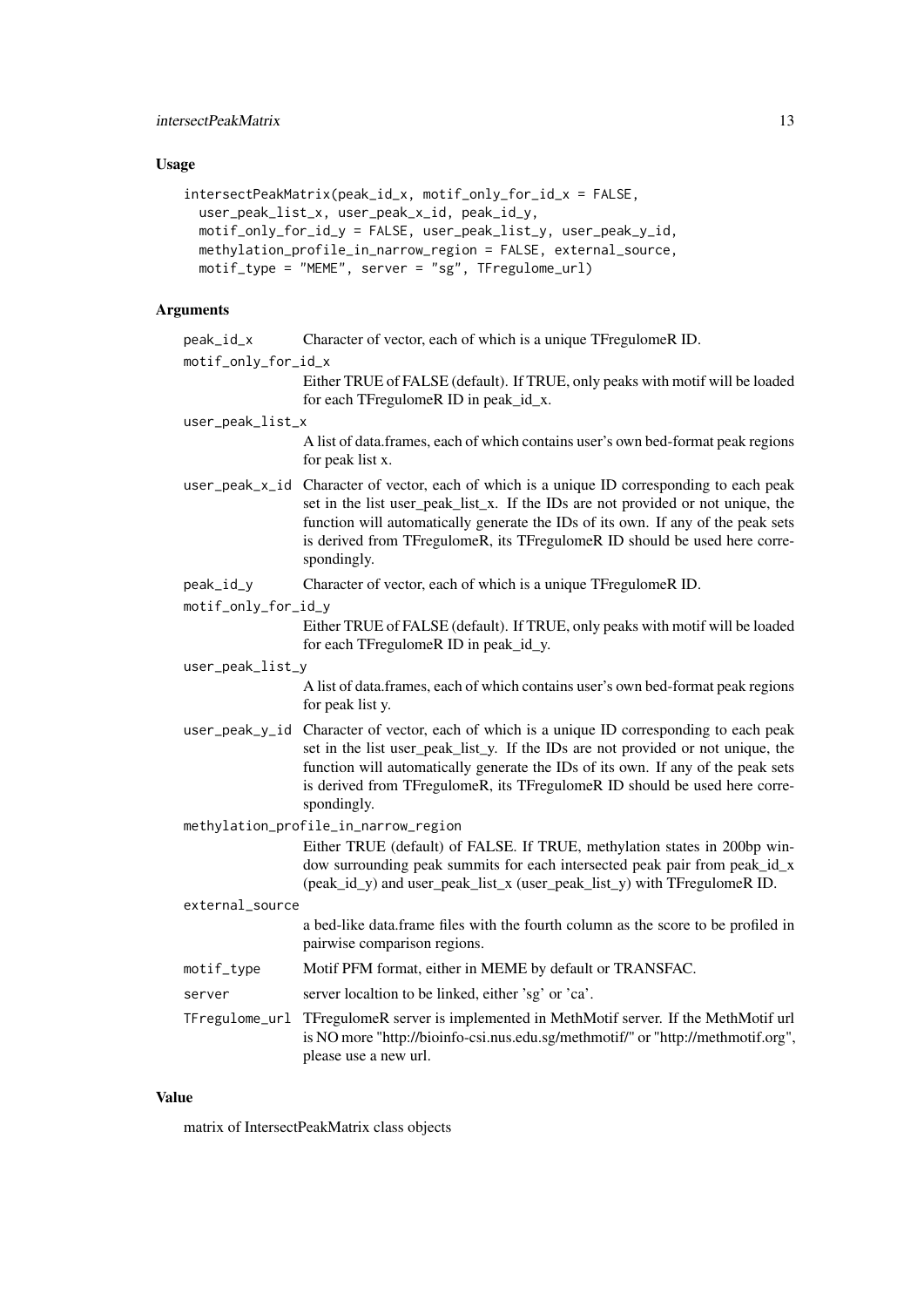#### <span id="page-13-0"></span>Examples

```
peak_id_x <- c("MM1_HSA_K562_CEBPB", "MM1_HSA_HCT116_CEBPB")
peak_id_y <- c("MM1_HSA_HepG2_CEBPB", "MM1_HSA_HCT116_CEBPB")
intersectPeakMatrix_output <- intersectPeakMatrix(peak_id_x=peak_id_x,
                                                  motif_only_for_id_x=TRUE,
                                                  peak_id_y=peak_id_y,
                                                  motif_only_for_id_y=TRUE)
```
intersectPeakMatrixResult

*intersectPeakMatrix result*

#### **Description**

This function allows you to get the reuslts from the intersectPeakMatrix() output, including a matrix of the pair-wise intersecting percentages between two lists of peak sets, DNA methylation profiles in the intersected regions (for peaks from TFregulomeR) and (Meth)Motif logos for each pair of intersections (for peaks from TFregulomeR).

#### Usage

```
intersectPeakMatrixResult(intersectPeakMatrix,
 return_intersection_matrix = FALSE, angle_of_matrix = "x",
 return_tag_density = FALSE, angle_of_tag_density = "x",
  tag_density_value = "median", return_external_source = FALSE,
  angle_of_external_source = "x", external_source_value = "median",
 return_methylation_profile = FALSE,
 angle_of_methylation_profile = "x", save_MethMotif_logo = FALSE,
 angle_of_logo = "x", logo_type = "entropy", meth_level = "all",
 saving_MethMotif_logo_x_id = "all",
  saving_MethMotif_logo_y_id = "all")
```
#### Arguments

intersectPeakMatrix

Required. intersectPeakMatrix() output, a marix of IntersectPeakMatrix class objects.

#### return\_intersection\_matrix

Either TRUE of FALSE (default). If TRUE, a matrix of the pair-wise intersecting percentages between two lists of peak sets will be returned.

#### angle\_of\_matrix

Either "x" (default) or "y". If "x", a matrix denoting the percentages of peak sets in "peak\_list\_x" intersected with "peak\_list\_y" will be returned; if "y", a matrix denoting the percentages of peak sets in "peak\_list\_y" intersected with "peak list x" will be returned.

#### return\_tag\_density

Either TRUE of FALSE (default). If TRUE, a matrix of tag density values in intersected peaks between "peak\_list\_x" and "peak\_list\_y" will be returned.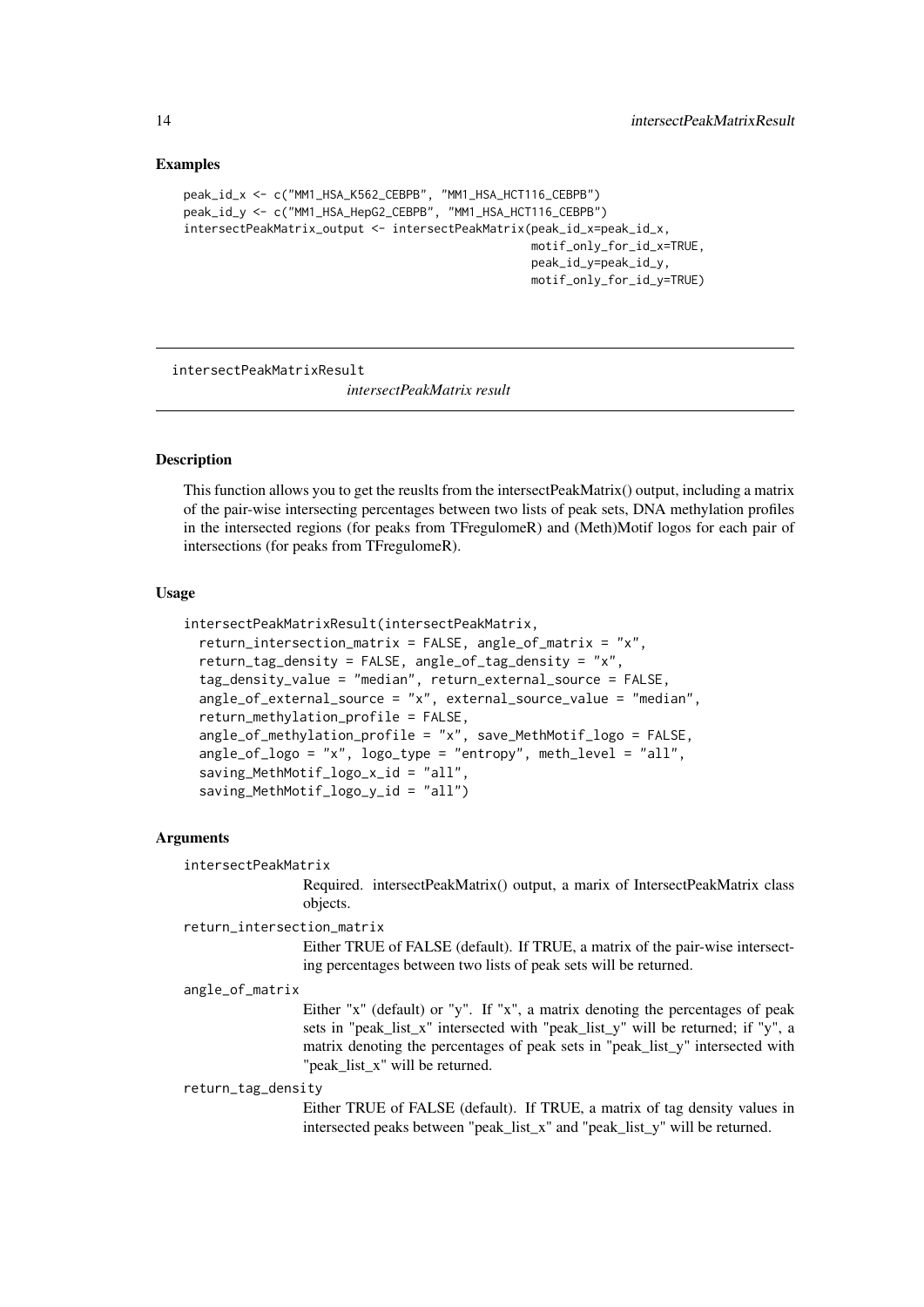#### angle\_of\_tag\_density

Either "x" (default) or "y". If "x", a matrix denoting tag density values in "peak\_list\_x" intersected with "peak\_list\_y" will be returned; if "y", a matrix denoting tag density values in "peak\_list\_y" intersected with "peak\_list\_x" will be returned.

#### tag\_density\_value

The value of tag density in the intersected peaks. It should be one of the following values: "median" (default),"mean","SD","quartile\_25","quartile\_75".

#### return\_external\_source

Either TRUE of FALSE (default). If TRUE, a matrix of external source values in intersected peaks between "peak\_list\_x" and "peak\_list\_y" will be returned.

#### angle\_of\_external\_source

Either "x" (default) or "y". If "x", a matrix denoting external source values in "peak\_list\_x" intersected with "peak\_list\_y" will be returned; if "y", a matrix denoting tag density values in "peak\_list\_y" intersected with "peak\_list\_x" will be returned.

#### external\_source\_value

The value of external source signal in the intersected peaks. It should be one of the following values: "median" (default),"mean","SD","quartile\_25","quartile\_75".

#### return\_methylation\_profile

Either TRUE of FALSE (default). If TRUE, a matrix of DNA methylation state data in the intersected regions will be returned.

#### angle\_of\_methylation\_profile

Either "x" (default) or "y". If "x", a matrix denoting DNA methylation state data in "peak\_list\_x" intersected with "peak\_list\_y" will be returned; if "y", a matrix denoting DNA methylation state data in "peak\_list\_y" intersected with "peak list x" will be returned.

#### save\_MethMotif\_logo

Either TRUE of FALSE (default). If TRUE, (Meth)Motif logos for the intersected peaks will be saved.

- angle of logo Either "x" (default) or "y". If "x", (Meth)Motif logos for the peak sets in "peak list x" intersected with "peak list y" will be saved; if "y", (Meth)Motif logos for the peak sets in "peak list y" intersected with "peak list x" will be saved.
- logo\_type Logo type for the (Meth)Motif logo to be saved, either "entropy" (default) or "frequency".
- meth\_level Methylation level to be plot for the (Meth)Motif logo, and it should be one of the values, "all" (default), "methylated", and "unmethylated".

saving\_MethMotif\_logo\_x\_id

Either "all" (default) or a subset of "peak\_id\_x". If a subset of "peak\_id\_x" is provided, only the (Meth)Motif logos for them will be saved.

saving\_MethMotif\_logo\_y\_id

Either "all" (default) or a subset of "peak\_id\_y". If a subset of "peak\_id\_y" is provided, only the (Meth)Motif logos for them will be saved.

#### Value

a matrix of pair-wise intersecting percantages between two lists of peak sets, a matrix of DNA methylation data in the intersected regions or (Meth)Motif PDF files depending on the options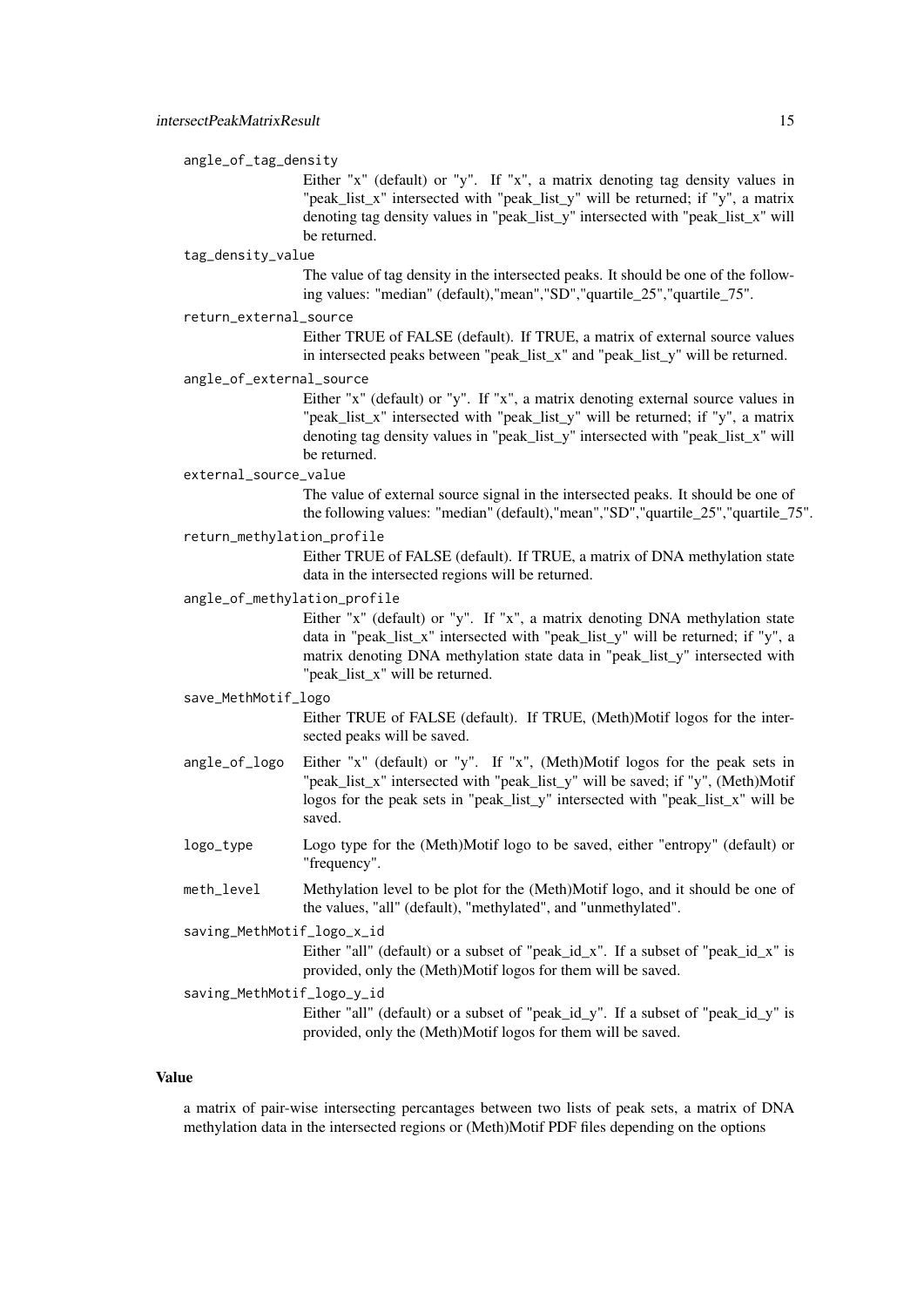### Examples

```
peak_id_x <- c("MM1_HSA_K562_CEBPB", "MM1_HSA_HCT116_CEBPB")
peak_id_y <- c("MM1_HSA_HepG2_CEBPB", "MM1_HSA_HCT116_CEBPB")
intersect_output <- intersectPeakMatrix(peak_id_x=peak_id_x,
                                                  motif_only_for_id_x=TRUE,
                                                  peak_id_y=peak_id_y,
                                                  motif_only_for_id_y=TRUE)
intersect_matrix <- intersectPeakMatrixResult(intersectPeakMatrix=intersect_output,
                                              return_intersection_matrix=TRUE,
                                              save_MethMotif_logo=TRUE,
                          saving_MethMotif_logo_x_id=c("MM1_HSA_K562_CEBPB"))
```
loadPeaks *load peaks from TFregulomeR*

#### Description

This function allows you to obtain the peaks from TFregulomeR using TFregulomeR ID.

#### Usage

```
loadPeaks(id, includeMotifOnly = FALSE, server = "sg", TFregulome_url)
```
#### Arguments

| id               | Required. TFregulomeR ID                                                                                                                                                                                |
|------------------|---------------------------------------------------------------------------------------------------------------------------------------------------------------------------------------------------------|
| includeMotifOnly |                                                                                                                                                                                                         |
|                  | Either TRUE or FALSE (default). If TRUE, only peaks with motif will be re-<br>turned                                                                                                                    |
| server           | server localtion to be linked, either 'sg' or 'ca'.                                                                                                                                                     |
|                  | TFregulome_url TFregulomeR server is implemented in MethMotif server. If the MethMotif url<br>is NO more "http://bioinfo-csi.nus.edu.sg/methmotif/" or "http://methmotif.org",<br>please use a new url. |

# Value

a data.frame containing peak coordinates

# Examples

CEBPB\_peaks <- loadPeaks(id = "MM1\_HSA\_K562\_CEBPB")

<span id="page-15-0"></span>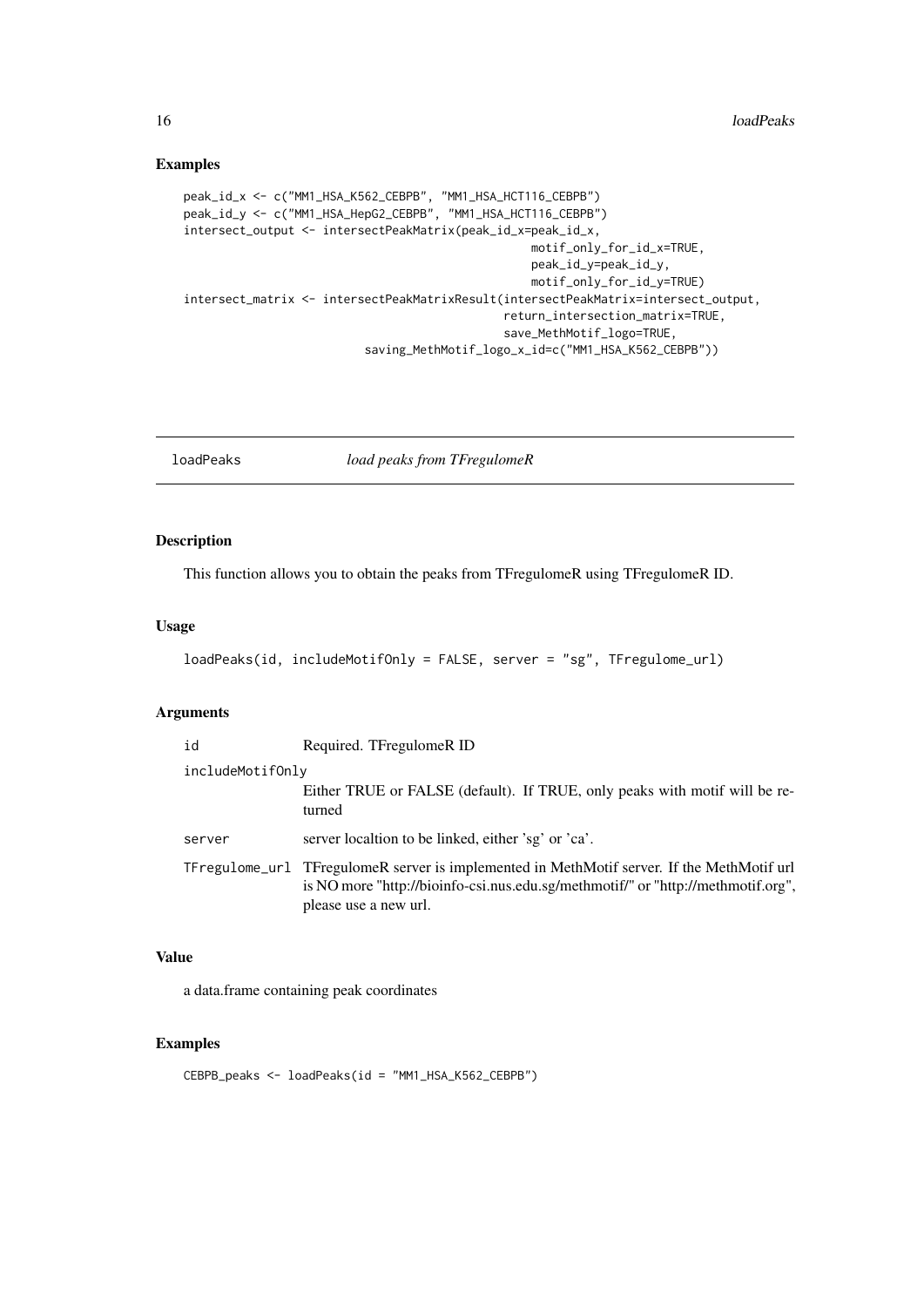<span id="page-16-0"></span>

# Description

This function allows you to profile TFBS distributions in a given list of peak sets.

# Usage

```
motifDistrib(id, peak_list, peak_id, plot_at_each_side = 100,
  server = "sg", TFregulome_url)
```
### Arguments

| id                | Required. TFregulomeR ID. The TFBS of interest to be profiled.                                                                                                                                                                 |  |
|-------------------|--------------------------------------------------------------------------------------------------------------------------------------------------------------------------------------------------------------------------------|--|
| peak_list         | Required. List of data frames, each of which contains bed-format peak regions.<br>They are the peak sets in which you want to profile the TFBS distributions, and<br>can be loaded from TFregulomeR database or self-provided. |  |
| peak_id           | Required. Character of vector, each of which is a unique ID corresponding to the<br>element in "peak_list". If a peak set is orignally from TFregulomeR Database,<br>its TFregulomeR ID should be used here.                   |  |
| plot_at_each_side |                                                                                                                                                                                                                                |  |
|                   | By default 100bp, and motif occurrences in a window of $+/-100$ around peak<br>centres will be returned.                                                                                                                       |  |
| server            | server localtion to be linked, either 'sg' or 'ca'.                                                                                                                                                                            |  |
|                   | TFregulome_url TFregulomeR server is implemented in MethMotif server. If the MethMotif url<br>is NO more "http://bioinfo-csi.nus.edu.sg/methmotif/" or "http://methmotif.org",<br>please use a new url.                        |  |
|                   |                                                                                                                                                                                                                                |  |

# Value

a list containing the numbers of input peaks and peaks with motif, as well as motif occurrences in the plot window.

# Examples

```
CEBPB_peaks <- loadPeaks(id = "MM1_HSA_K562_CEBPB")
motifDistrib_output <- motifDistrib(id = "MM1_HSA_K562_CEBPB",
                                    peak_list = list(CEBPB_peaks[1:100,]),
                                   peak_id = "MM1_HSA_K562_CEBPB")
```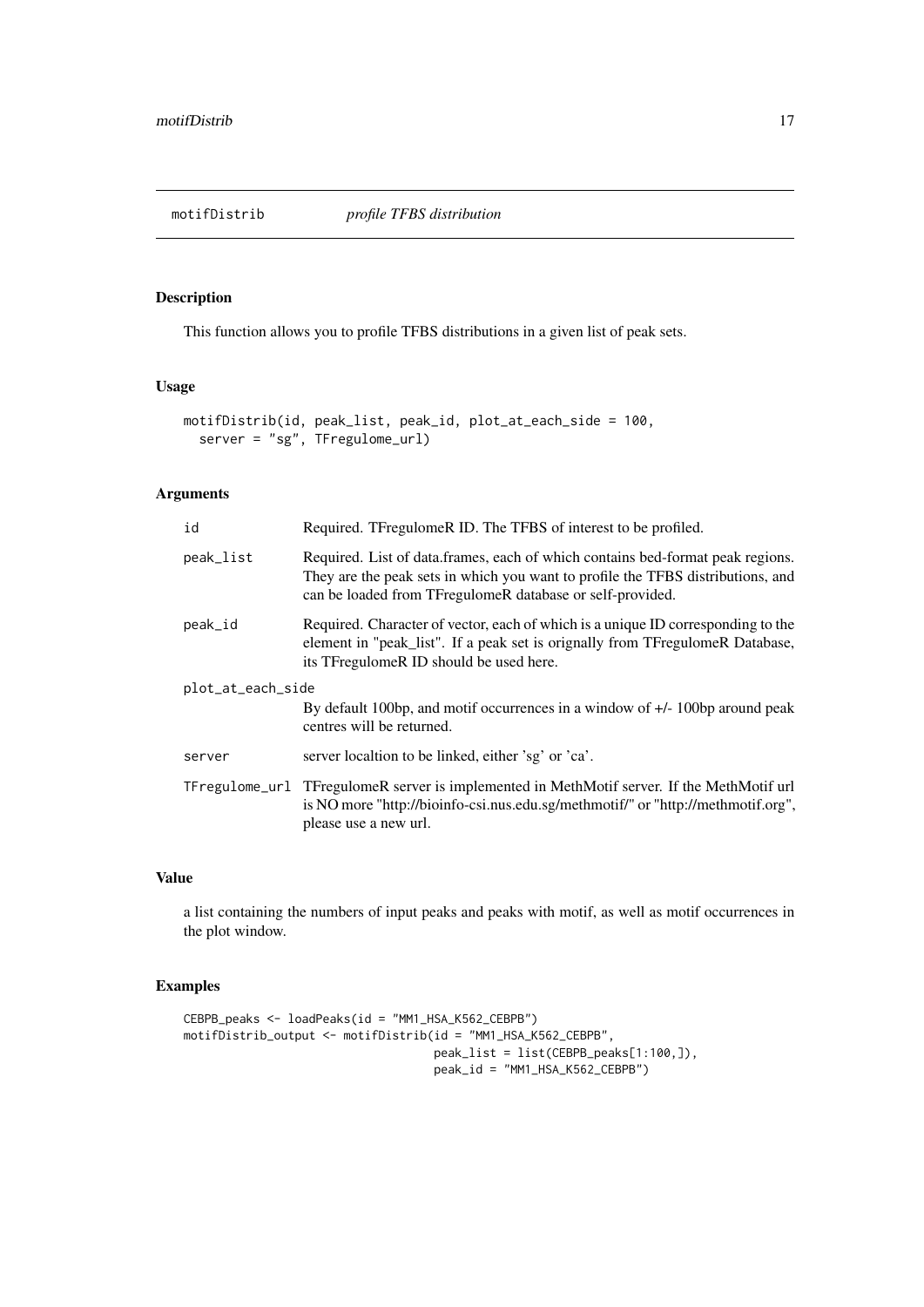<span id="page-17-0"></span>

### Description

This function allows you to plot TFBS distributions in a given list of peak sets from the output of motifDistrib().

#### Usage

```
plotDistrib(motifDistrib)
```
#### Arguments

motifDistrib Required. motifDistrib() output.

#### Value

TFBS distribution PDF file.

#### Examples

```
CEBPB_peaks <- loadPeaks(id = "MM1_HSA_K562_CEBPB")
motifDistrib_output <- motifDistrib(id = "MM1_HSA_K562_CEBPB",
                                    peak_list = list(CEBPB_peaks[1:100,]),
                                    peak_id = c("MM1_HSA_K562_CEBPB"))
plotDistrib(motifDistrib = motifDistrib_output)
```

| plotLogo |  |
|----------|--|
|----------|--|

 $plot$  (Meth)Motif logo

#### Description

This function allows you to plot (Meth)Motif logo.

#### Usage

```
plotLogo(MM_object, logo_type = "entropy", meth_level = "all")
```
### Arguments

| MM_object  | Required. MethMotif class object                                                                                                                 |
|------------|--------------------------------------------------------------------------------------------------------------------------------------------------|
| $logo_t$   | Logo type for the (Meth)Motif logo to be saved, either "entropy" (default) or<br>"frequency".                                                    |
| meth level | Methylation level to be plot for the (Meth)Motif logo, and it should be one of<br>the values, "all" (default), "methylated", and "unmethylated". |

#### Value

(Meth)Motif logo pdf file. If the TFregulomeR peak source is from MethMotif, MethMotif logo will be saved; if the source is GTRD, only motif logo will be saved.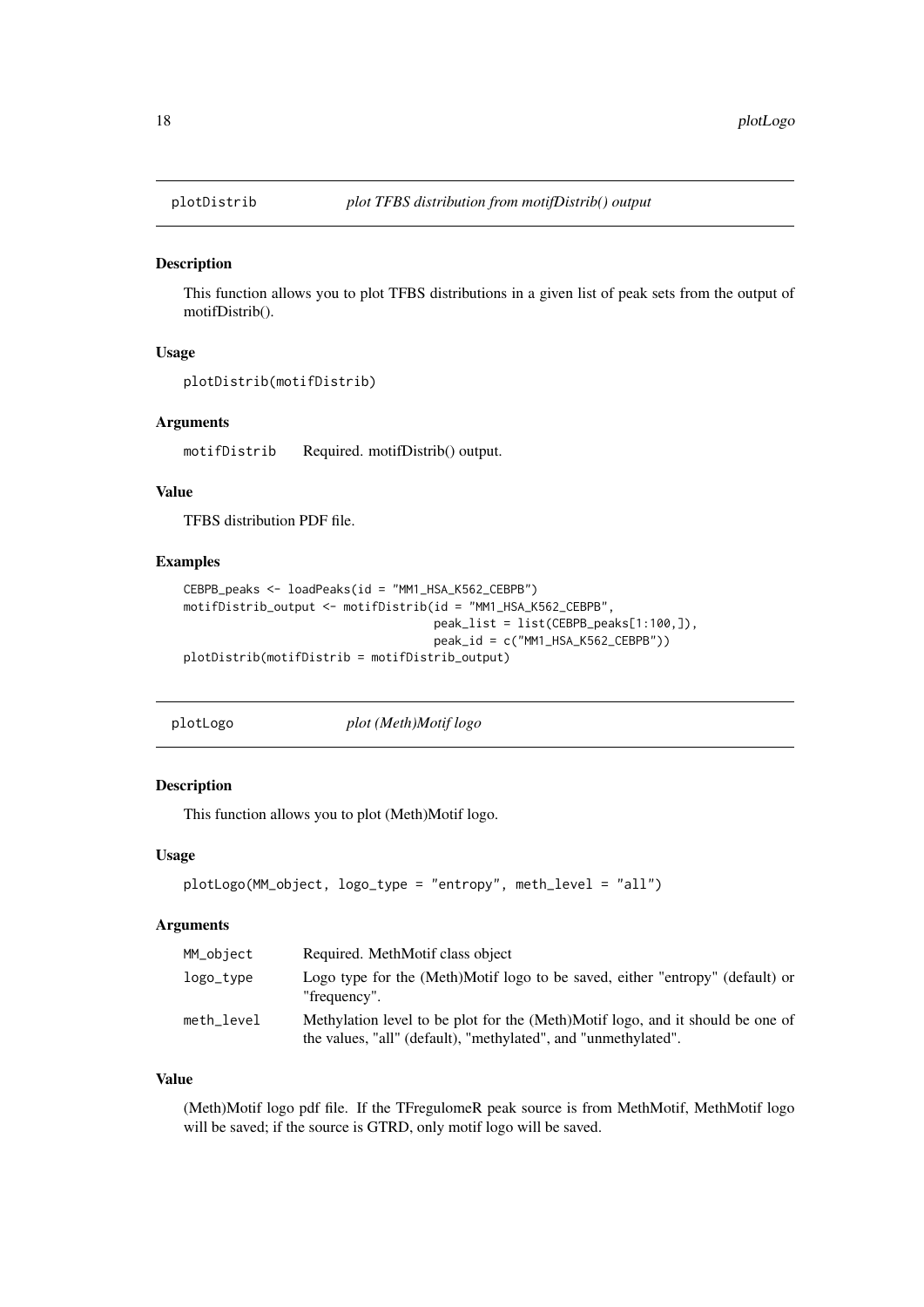#### <span id="page-18-0"></span>searchMotif 19

#### Examples

```
K562_CEBPB <- searchMotif(id = "MM1_HSA_K562_CEBPB")
plotLogo(MM_object = K562_CEBPB)
```

| searchMotif | Search motif PFM and beta score matrix (if source is MethMotif) for |
|-------------|---------------------------------------------------------------------|
|             | a given TFregulomeR ID in TFregulomeR                               |

#### Description

This function allows you to obtain motif PFM matrix and beta score matrix (if source is MethMotif) for a given TFregulomeR ID in TFregulomeR

# Usage

```
searchMotif(id, motif_format = "MEME", server = "sg", TFregulome_url)
```
#### Arguments

| id           | Required. TFregulomeR ID.                                                                                                                                                                               |
|--------------|---------------------------------------------------------------------------------------------------------------------------------------------------------------------------------------------------------|
| motif_format | Motif PFM format, either in MEME by default or TRANSFAC.                                                                                                                                                |
| server       | server localtion to be linked, either 'sg' or 'ca'.                                                                                                                                                     |
|              | TFregulome_url TFregulomeR server is implemented in MethMotif server. If the MethMotif url<br>is NO more "http://bioinfo-csi.nus.edu.sg/methmotif/" or "http://methmotif.org",<br>please use a new url. |

# Value

MethMotif class object

### Examples

```
K562_CEBPB <- searchMotif(id = "MM1_HSA_K562_CEBPB")
K562_CEBPB_transfac <- searchMotif(id = "MM1_HSA_K562_CEBPB",
                                   motif_format = "TRANSFAC")
```

| toTFBSTools | convert motif PFM in TFregulomeR into PFMatrix class object in TF- |
|-------------|--------------------------------------------------------------------|
|             | BSTools package                                                    |

#### Description

This function allows you to retrieve and convert motif PFM in TFregulomeR database into PFMatrix class object, which can be used in TFBSTools package.

```
toTFBSTools(id, server = "sg", TFregulome_url)
```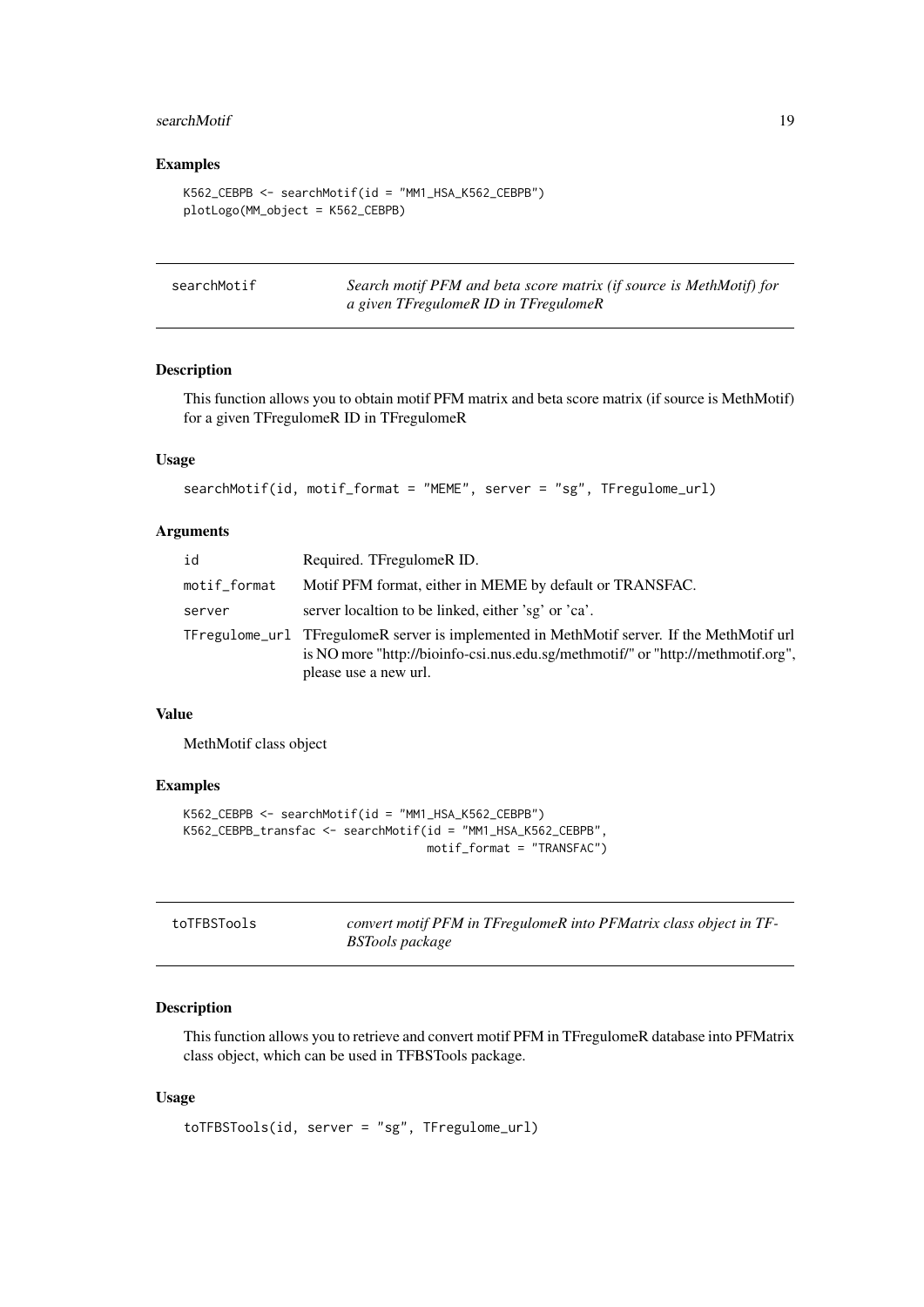# Arguments

| id     | Required. TFregulomeR ID.                                                                                                                                                                               |
|--------|---------------------------------------------------------------------------------------------------------------------------------------------------------------------------------------------------------|
| server | server localtion to be linked, either 'sg' or 'ca'.                                                                                                                                                     |
|        | TFregulome_url TFregulomeR server is implemented in MethMotif server. If the MethMotif url<br>is NO more "http://bioinfo-csi.nus.edu.sg/methmotif/" or "http://methmotif.org",<br>please use a new url. |

# Value

An object of class PFMatrix

# Examples

```
require(TFBSTools)
CEBPB_pfm <- toTFBSTools(id = "MM1_HSA_K562_CEBPB")
```